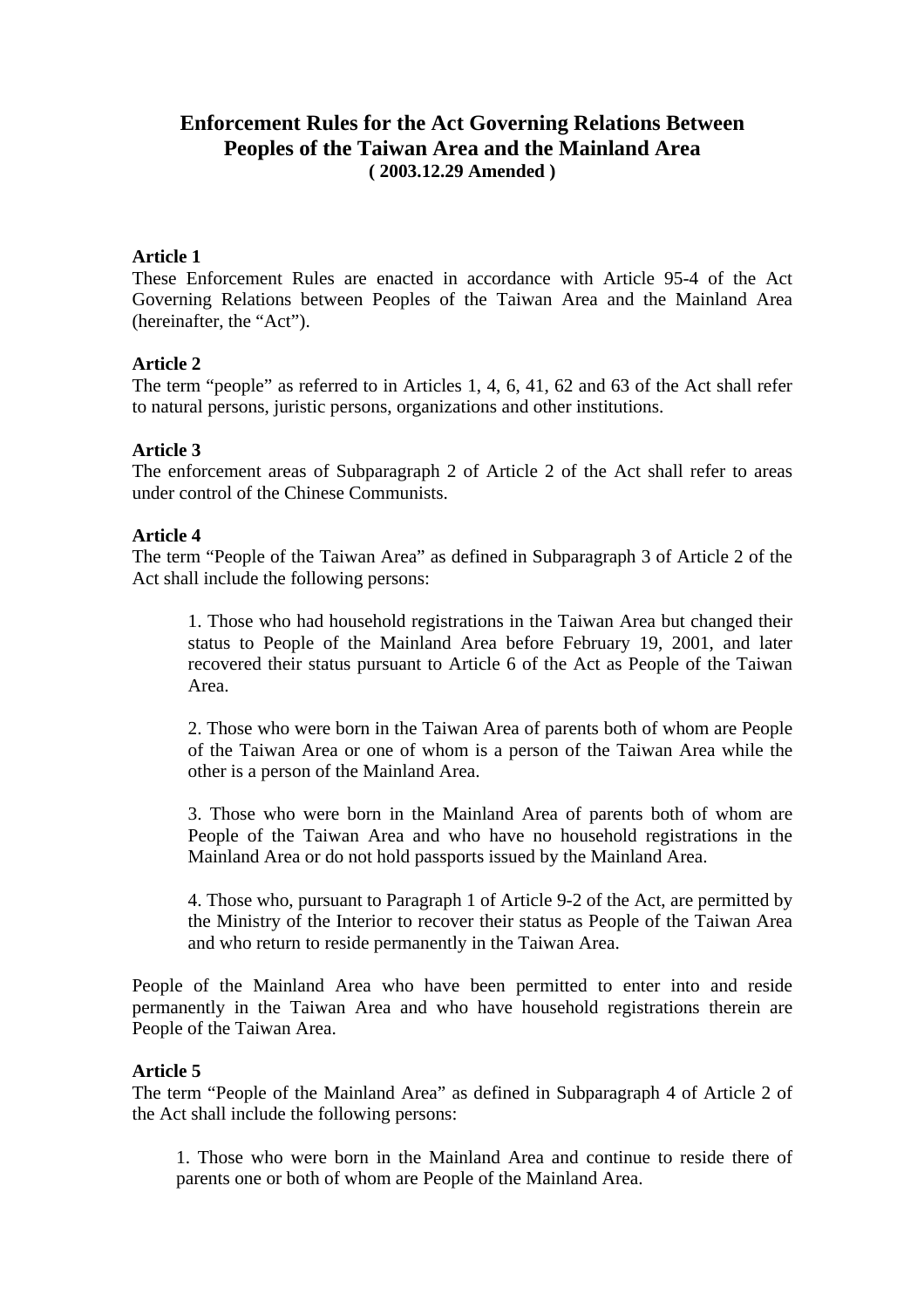2. Those who were born in the Taiwan Area of parents both of whom are People of the Mainland Area.

3. Those who had household registrations in the Taiwan Area but changed their status to People of the Mainland Area before February 19, 2001, and have not recovered their status pursuant to Article 6 of the Act as People of the Taiwan Area.

4. Those who have household registrations in the Mainland Area or hold passports issued by the Mainland Area, and have consequently been deprived of their status as People of the Taiwan Area, in accordance with Paragraph 2 of Article 9-1 of the Act.

#### **Article 6**

Those who, between November 2, 1987 and February 19, 2001, went to the Mainland Area and continuously resided there for over four years and consequently became People of the Mainland Area, but who previously had household registrations in the Taiwan Area and do not have household registrations in the Mainland Area or do not hold passports issued by the Mainland Area, may apply to recover their status as People of the Taiwan Area and return to reside permanently in Taiwan.

The competent authorities may reject an application for reinstatement of the status as People of the Taiwan Area as set forth in the preceding Paragraph, where one of the following situations applies:

1. The applicant is or was in any position in, or a member of, agencies, organizations or institutions of the Mainland Area which relate to matters of political parties, the military, the administration or of any political nature.

2. There exist facts sufficient to raise concerns of threats to national security or social stability.

The procedures and review criteria regarding the application for reinstatement of the status as People of the Taiwan Area and for returning to reside permanently in Taiwan shall be prescribed separately by the competent authorities.

#### **Article 7**

The phrase "People of the Mainland Area who reside outside the Mainland Area" as used in Article 3 of the Act shall include people who were born in foreign countries and hold passports issued by the Mainland Area, but exclude the following persons who have resided abroad for over four years and who:

1. have obtained citizenship of the country where they reside; or

2. have obtained permanent residency status of the country where they reside and hold valid passports issued by the R.O.C.

The four-year period of overseas residency referred to in the preceding Paragraph means a period of four years calculated from the day following the date of arrival in the foreign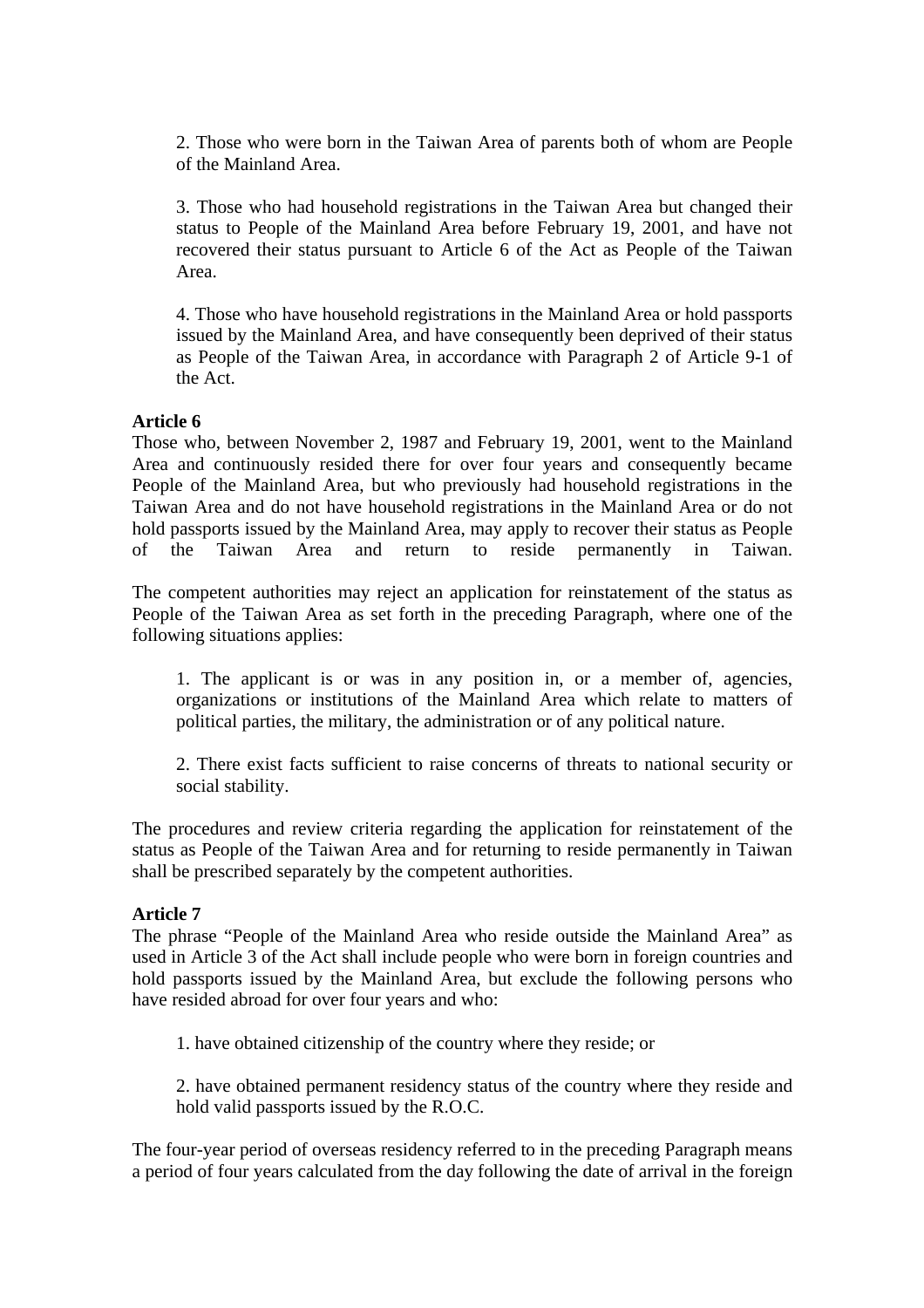country concerned, provided that during such four-year period, any single stay in the Mainland Area by such persons does not exceed 30 days. Where any single stay in the Mainland Area exceeds 30 days, the year during which such stay occurred shall not be included in the calculation of the four-year period, unless one of the following situations applies:

1. The returning person is more than seven months pregnant or gives birth or has a miscarriage, and the period following the occurrence of the event does not exceed two months.

2. The returning person falls ill and leaving the Mainland Area may be lifethreatening, and the period following the occurrence of the event does not exceed two months.

3. The death in the Mainland Area of a blood relation within the second degree, stepparent, parent-in-law, spouse, son-in-law or daughter-in-law and the period following the occurrence of the event does not exceed two months.

4. The occurrence of natural disasters or other unavoidable events, and the period following the occurrence of the event does not exceed one month.

## **Article 8**

When verifying documents prepared in the Mainland Area, the institution as prescribed in Paragraph 1 of Article 4 of the Act or the entrusted private organization as prescribed in Paragraph 2 of said Article shall compare the original and the copy of the documents, or examine, against the original copy, the authenticity of the signature and signatory chop affixed upon the document by the person preparing the documents, or conduct an investigation for verification.

#### **Article 9**

The substantive probative force of a document presumed to be genuine under Article 7 of the Act shall be determined by the court or the relevant competent authorities.

A document shall have substantive probative force when the contents thereof are relevant to the facts to be proved and are credible.

Where a document presumed to be genuine is proved false by opposing factual evidence, the presumption does not apply.

# **Article 10**

The other rights derived from household registrations in the Taiwan Area referred to in Paragraph 2 of Article 9-1 of the Act shall mean those rights that may be exercised or claimed only by persons with the status of People of the Taiwan Area, as determined by the competent authorities in accordance with the relevant laws.

#### **Article 11**

The duties and obligations arising from the status as People of the Taiwan Area as referred to in the proviso of Paragraph 2 of Article 9-1 of the Act shall refer to the legal responsibilities, obligations or judicial sanctions, arising from the status as People of the Taiwan Area, regarding serving military service, paying taxes, being a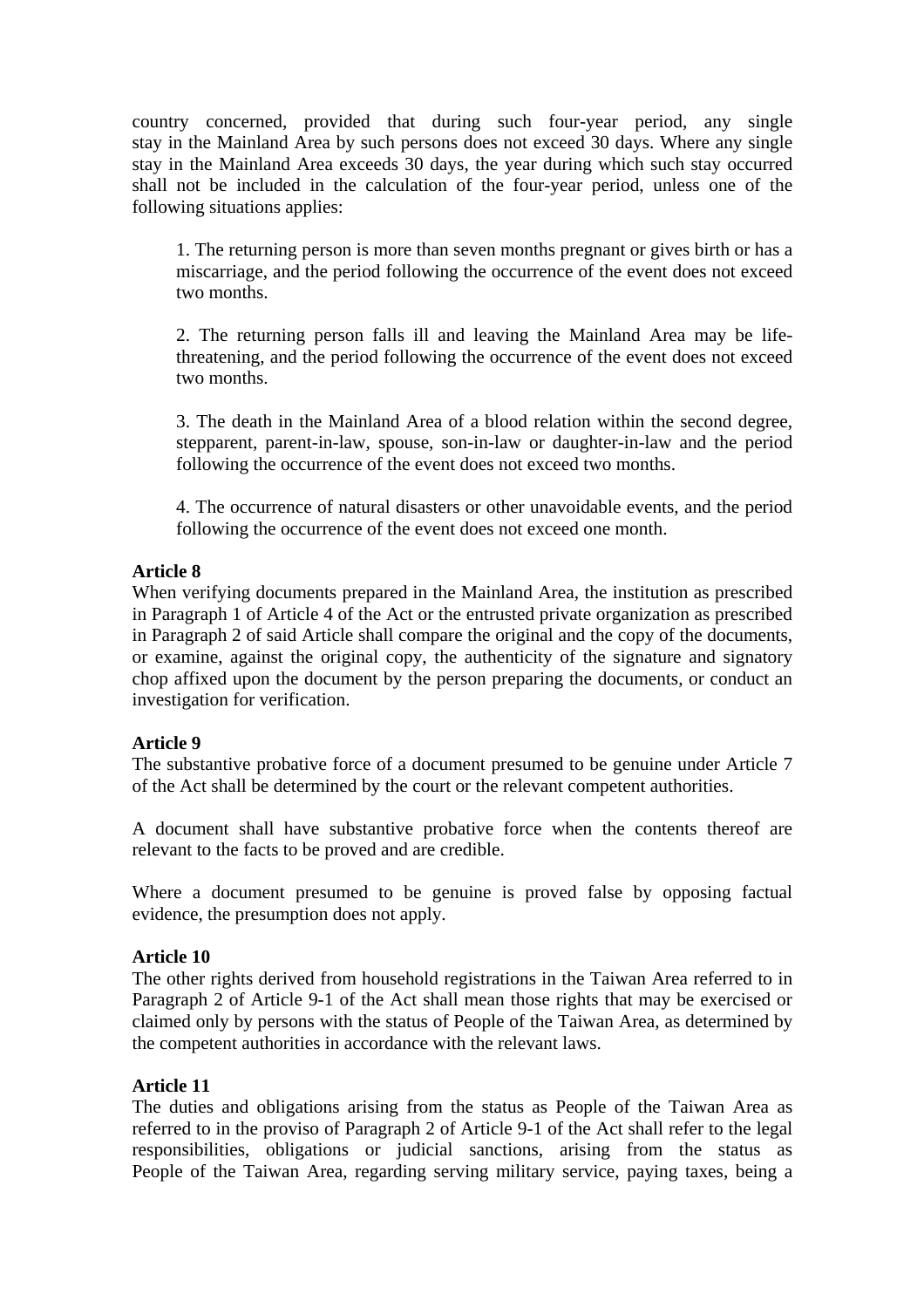defendant in a criminal case, becoming subject to fines, detention, imprisonment for a definite period or other more severe criminal penalties which have been declared but not yet carried out, being a defendant in a civil case, being the target of compulsory execution processes that have yet to be completed, being a debtor who has not emerged from bankruptcy after a declaration of bankruptcy, or being subject to other fines.

# **Article 12**

Employers employing People of the Mainland Area as referred to in Paragraph 1 of Article 13 of the Act shall refer to those employers permitted under Article 11 of the Act by the Executive Yuan's Council of Labor Affairs to employ People of the Mainland Area for the work prescribed in Subparagraphs 8 through 10 of Paragraph 1 of Article 46 of the Employment Service Law.

# **Article 13**

The servicemen of the Taiwan Area who were sent over to the Mainland Area for military service and have stayed there since 1945 as referred to in Subparagraph 3 of Paragraph 2 of Article 16 of the Act shall mean those persons verified and recognized by the Ministry of National Defense pursuant to the name lists submitted by the Municipalities under direct jurisdiction of the Executive Yuan and by the County (City) governments in the Taiwan Area.

The former officers or enlisted men of the armed forces captured in battles or during the execution of special missions after the Government moved to Taiwan in 1949 as referred to in Subparagraph 4 of Paragraph 2 of Article 16 of the Act shall mean those persons on record who, after following the Government to Taiwan, were resent to the Mainland Area.

Where an application to reside permanently in Taiwan, filed by a relative in Taiwan or by the original dispatching unit on behalf of a person as described in the preceding Paragraph, is approved by the Ministry of National Defense, the referred person and his/her spouse may enter into the Taiwan Area.

# **Article 14**

Before deporting any person of the Mainland Area in accordance with the provisions of the Act, in case of any of the following conditions, a person of the Mainland Area shall be deported only after the cause of such conditions ceased to exist:

1. Being over five months pregnant or less than two months have elapsed since giving birth or having a miscarriage.

2. Being ill and deportation may be life-threatening.

In the event that a person of the Mainland Area dies before deportation, documents such as a death certificate issued by the designated institution pursuant to regulations, together with the remains or ashes of the deceased, shall be handed over upon deportation to people boarding the same vessel or to other persons on the vessel, to be returned to the Mainland Area.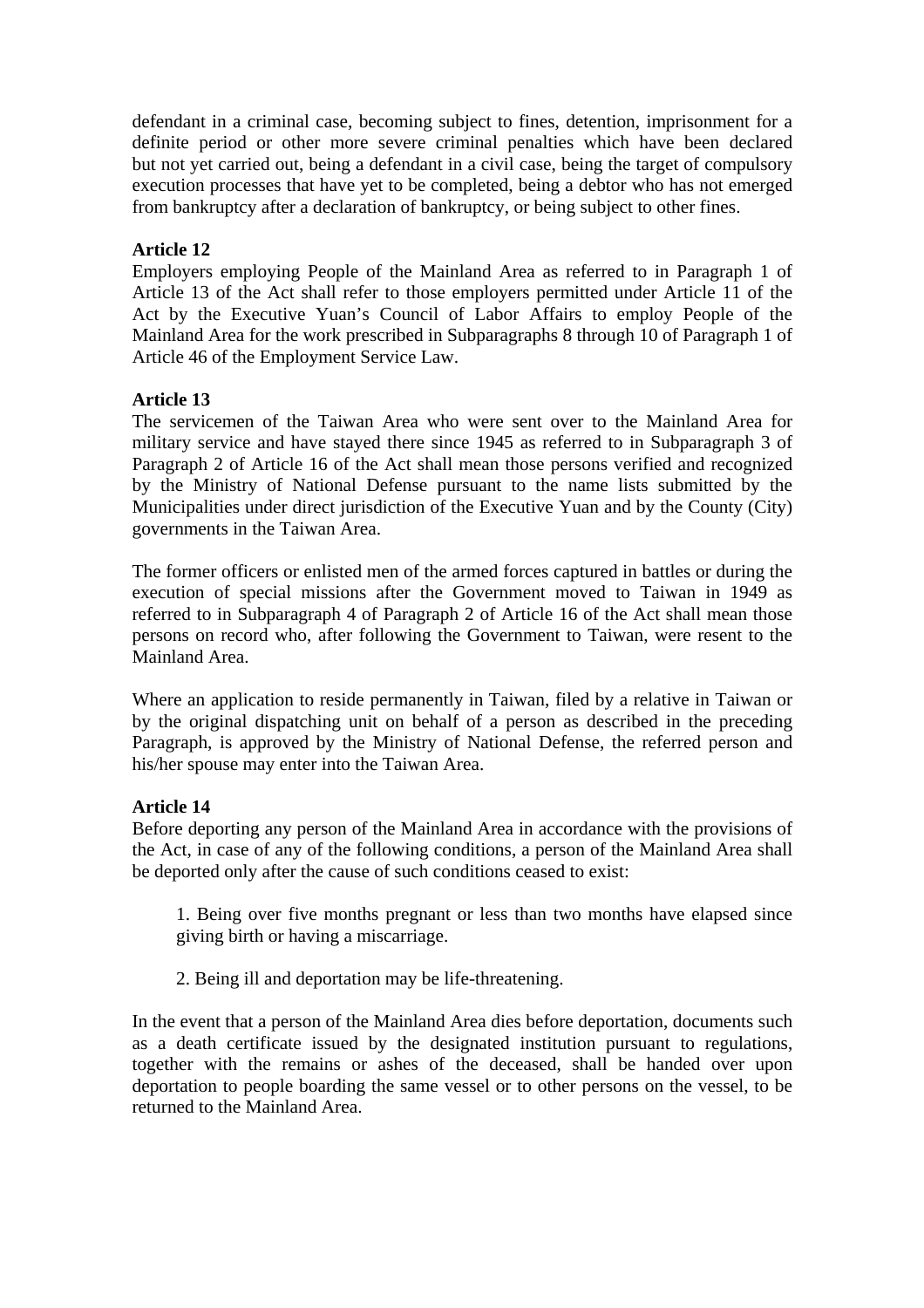Persons entering into the Taiwan Area without permission as referred to in Subparagraph 1 of Paragraph 1 of Article 18 of the Act shall include those who enter into the Taiwan Area on fake or forged passports, travel papers or other similar certifying documents, or by fraudulent marriage for which the registration or permission has been revoked or annulled as there exists sufficient evidence to establish that said marriage is false due to collusion, or by other illegal means.

# **Article 16**

The case where there exists sufficient evidence to establish that a crime has been committed as prescribed in Subparagraph 4 of Paragraph 1 of Article 18 of the Act shall refer to those whose involvement in criminal cases is verified by law-enforcement authorities by any of the following criteria:

1. Written complaint, self-confession or written expert testimony.

2. Photograph, or audio or video recording.

3. Transcript or investigation report made by the police or law-enforcement agents as part of their job responsibilities.

4. Indictment or order of disposition issued by prosecutors, or written judgment issued by judicial institutions.

5. Other concrete facts and evidence.

# **Article 17**

The case where there exists sufficient evidence to establish that there is a threat to national security or social stability and the person concerned may be deported as prescribed in Subparagraph 5 of Paragraph 1 of Article 18 of the Act refers to the following situations:

1. Failure to disclose previous participation in or funding of groups rebellious against internal or external security, or activities of such groups.

2. Failure to disclose previous participation in or funding of terrorist or violent illegal groups or activities thereof.

3. Involvement in crime outside the Taiwan Area or being a habitual criminal.

# **Article 18**

Information on the identity, date of deportation and legal basis for the deportation of a person of the Mainland Area shall be submitted by the law-enforcement authorities to the Immigration Office under the Ministry of the Interior's National Police Agency for filing and recording.

# **Article 19**

The necessary expenses for deportation as prescribed in Paragraph 1 of Article 20 of the Act shall include the necessary expenses during the detention period before deportation.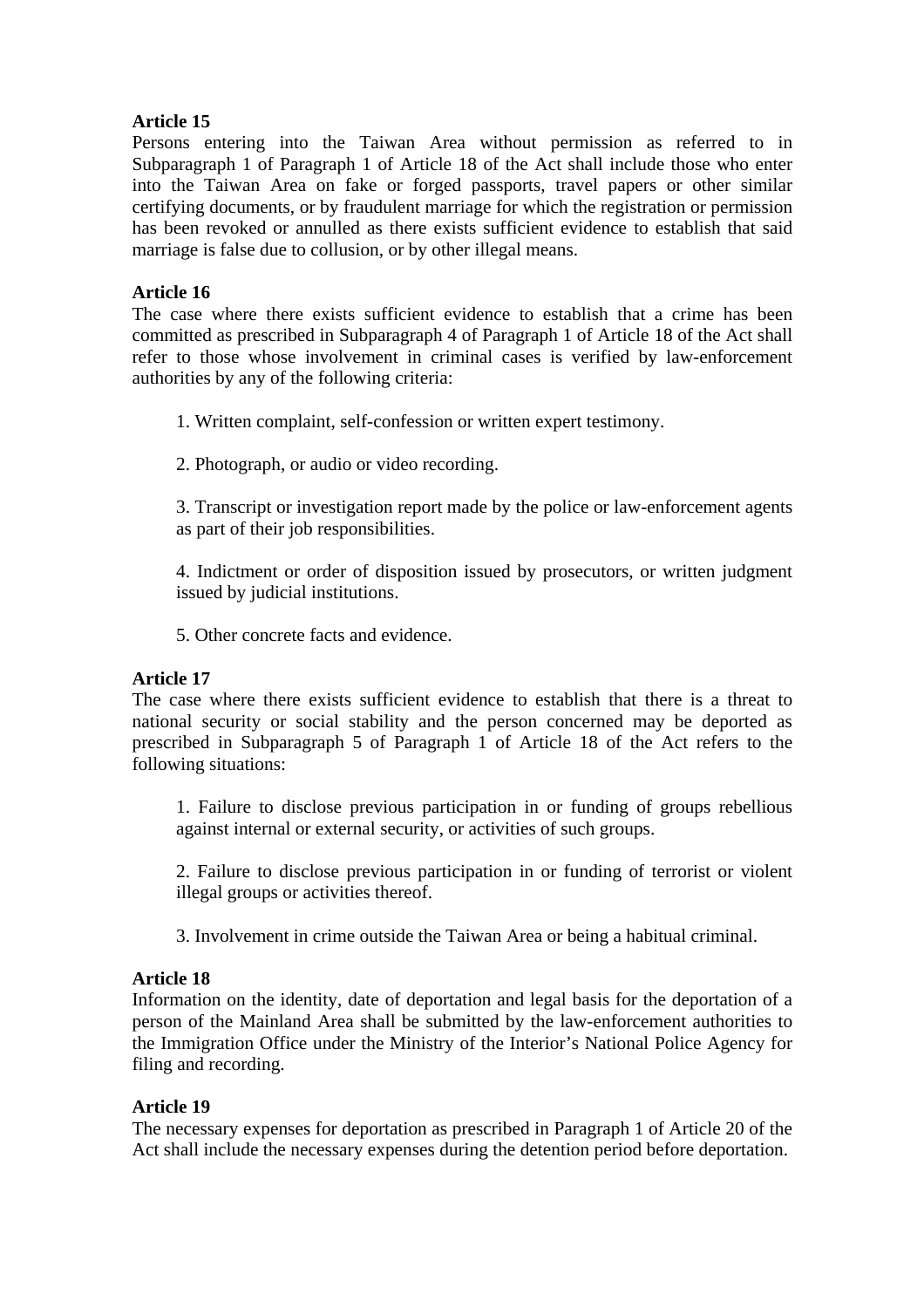The persons serving in the government, educational institutions or state enterprises as prescribed in Article 21 of the Act shall not include the following:

1. Those persons who are approved by the competent central authorities to be researchers, associate researchers, assistant researchers, post-graduate research fellows, seminar lecturers, visiting professors, visiting associate professors, visiting assistant professors, visiting specialists, and visiting teachers, at academic research institutions, schools at levels above junior colleges, and schools of the theatre and the arts.

2. Those persons whose engagements with state-owned business agencies (institutions) under the Ministry of Economic Affairs and the Ministry of Transportation and Communications do not involve national security or confidential hi-tech research.

The intelligence agencies (institutions) as referred to in Paragraph 1 of Article 21 of the Act shall mean the agencies (institutions) as prescribed in Paragraph 1 of Article 2 of the Organic Law of the National Security Bureau; and the national defense agencies (institutions) referred to therein shall mean the Ministry of National Defense, its subordinate agencies (institutions) and military units.

## **Article 21**

From July 1, 2002, Paragraph 2 of Article 24 of the Act may apply mutatis mutandis to investment income contributed or distributed by a company or enterprise in a third area, established by any juristic person, organization, or other institution of the Taiwan Area permitted before by the competent authorities June 30, 2002 pursuant to Article 35 of the Act to make investments in the Mainland Area through a company or enterprise it establishes in the third area, regardless of the year when such income is generated.

Where any juristic person, organization, or other institution of the Taiwan Area permitted by the competent authorities after June 30, 2002 pursuant to Article 35 of the Act to make investments in the Mainland Area through a company or enterprise it establishes in a third area, the provisions in the preceding Paragraph applies to investment income contributed or distributed by such company or enterprise in the third area since the date of permission.

Provisions regarding the deduction of tax payable and calculation thereof under Paragraph 2 of Article 24 of the Act are as follows:

1. Under the Income Tax Act, taxable investment income from a company or enterprise in a third area refers to the investment income amount distributed by said company or enterprise in a third area, and there is no need to separately compute income from sources in the Mainland Area to consolidate tax returns.

2. The amount of income tax paid in the Mainland Area and a third area refers to:

(1) Investment income from Mainland Area sources of a company or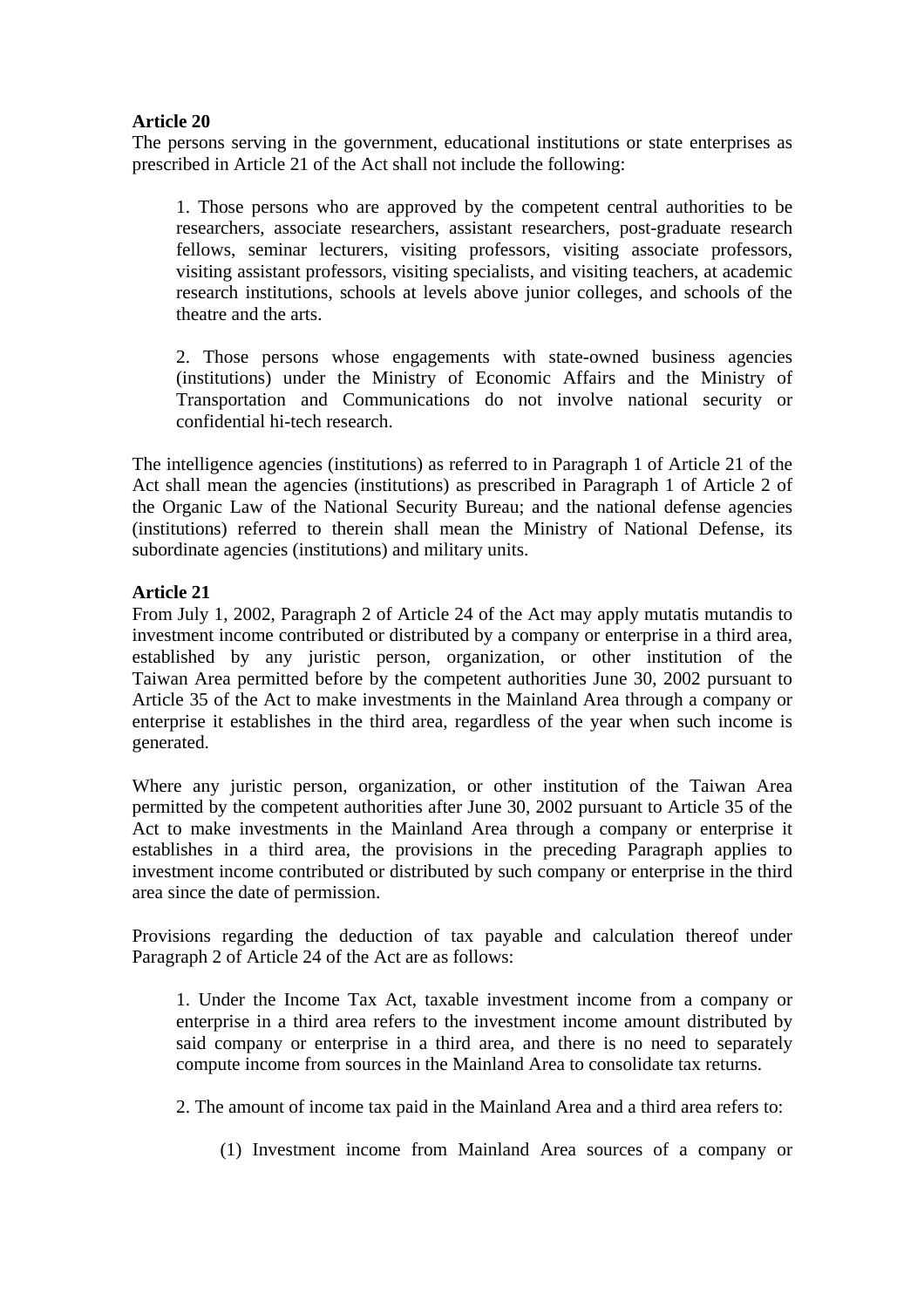enterprise in a third area for which income tax on dividends has been paid in the Mainland Area.

(2) Investment income from Mainland Area sources of a company or enterprise in a third area for which corporate income tax has been paid in a third area as computed according to the following formula:

Corporate income tax of the year paid by the company or enterprise in a third area  $\times$  investment income of the year derived from the Mainland Area ÷ total income of the company or enterprise in a third area for that year.

(3) Investment income of a company or enterprise in a third area for which income tax on dividends has been paid in the third area.

3. In regard to the income tax on dividends paid in the Mainland Area as prescribed in Item 1 of the preceding Subparagraph and the corporate income tax paid in a third area for investment income from the Mainland Area as prescribed in Item 2 of said Subparagraph, after the certificates prescribed in Paragraphs 4 and 5 are obtained, deductions within the prescribed limits may be made regardless of the year when such tax is paid.

Any juristic person, organization, or other institution of the Taiwan Area reporting deduction of paid income tax pursuant to the provisions of the preceding Paragraph shall present the following documents in proof, in addition to the certificate of tax payment prescribed in Subparagraph 5:

1. Financial statements or related documents sufficient to substantiate the amount of investment income derived from the Mainland Area.

2. Relevant documents sufficient to substantiate the amount of investment income derived from the Mainland Area as part of the income of a company or enterprise in a third area for the year, including financial statements containing all of such company's income, cost and expense amounts, or related documents, as audited by certified accountants of a third area.

3. Financial statements or related documents sufficient to substantiate the amount of investment income distributed by a company or enterprise in a third area.

Any juristic person, organization, or other institution of the Taiwan Area deducting income tax paid in the Mainland Area and a third area pursuant to Paragraphs 1 and 2 of Article 24 of the Act shall obtain certificates of tax payment issued by the Mainland Area and by the third area. Certificate of tax payment issued by the Mainland Area shall be verified by the institution or private organization prescribed in Article 7 of the Act; certificate of tax payment issued by a third area shall be notarized by R.O.C. embassies, consulates or representative offices abroad or other institutions authorized by the Ministry of Foreign Affairs.

Under paragraph 3, Article 24 of the Act, the increased taxable amount computed in accordance with the applicable tax rates in the Taiwan Area, after including the income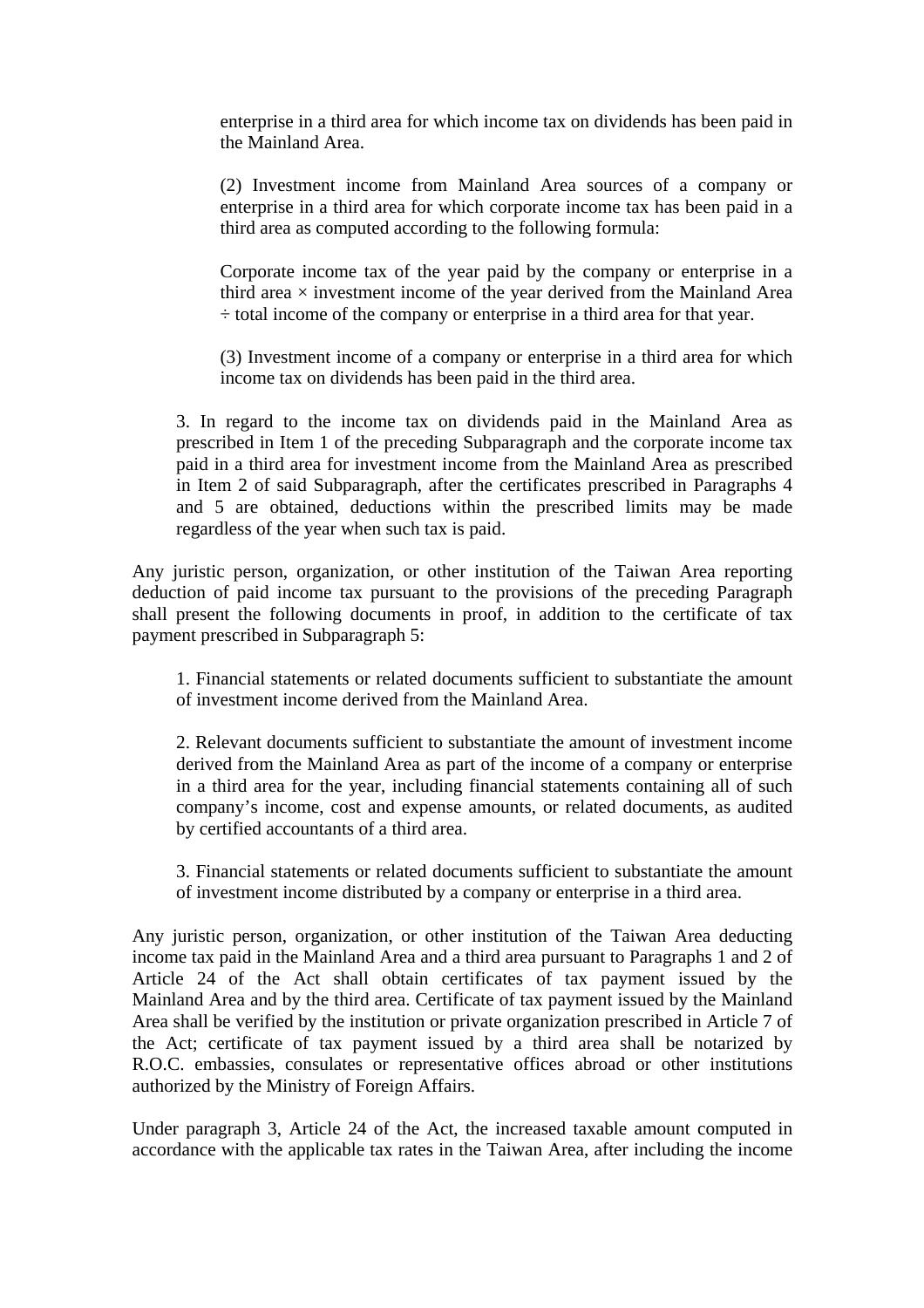derived from the sources in the Mainland Area, shall be computed according to the following formulas:

1. In regard to corporate income tax:

(Income from sources in the Taiwan Area + income from sources in the Mainland Area as prescribed in Paragraph 1 of Article 24 of the Act + investment income from a company or enterprise in a third area as prescribed in Paragraph 2 of Article 24 of the Act  $) \times$  tax rate progressive difference = payable tax for income generated within the R.O.C.

(Income from sources in the Taiwan Area  $\times$  tax rate) progressive amount = payable tax for business income from sources in the Taiwan Area

Payable tax for income generated within the R.O.C. payable tax for business income from sources in the Taiwan Area = increased payable tax after including income from sources in the Mainland Area and investment income from a company or enterprise in a third area.

2. In regard to consolidated income tax:

[(Income from sources in the Taiwan Area + income from sources in the Mainland Area) tax-free income tax withheld  $] \times$  tax rate progressive amount = payable tax for consolidated income

(Income from sources in the Taiwan Area tax-free income tax withheld)  $\times$ tax rate progressive amount  $=$  payable tax for consolidated income from sources in the Taiwan Area

Payable tax for consolidated income payable tax for consolidated income from sources in the Taiwan Area = increased payable tax after including income from sources in the Mainland Area

#### **Article 22**

Any retired personnel from the military, government, state enterprises or educational institutions applying for a lump-sum pension payout pursuant to Paragraph 1 of Article 26 of the Act shall, three months before moving to reside in the Mainland Area for the long term, submit the following documents to their former employer (or the military unit) or the administrative district office thereof:

1. Application in writing.

2. Verification paper for receiving (or additionally receiving) monthly pension payments (from former employer or the military).

3. Household registration certificates, including all household members of the applicant.

4. Document verifying permission for or verification of traveling to the Mainland Area.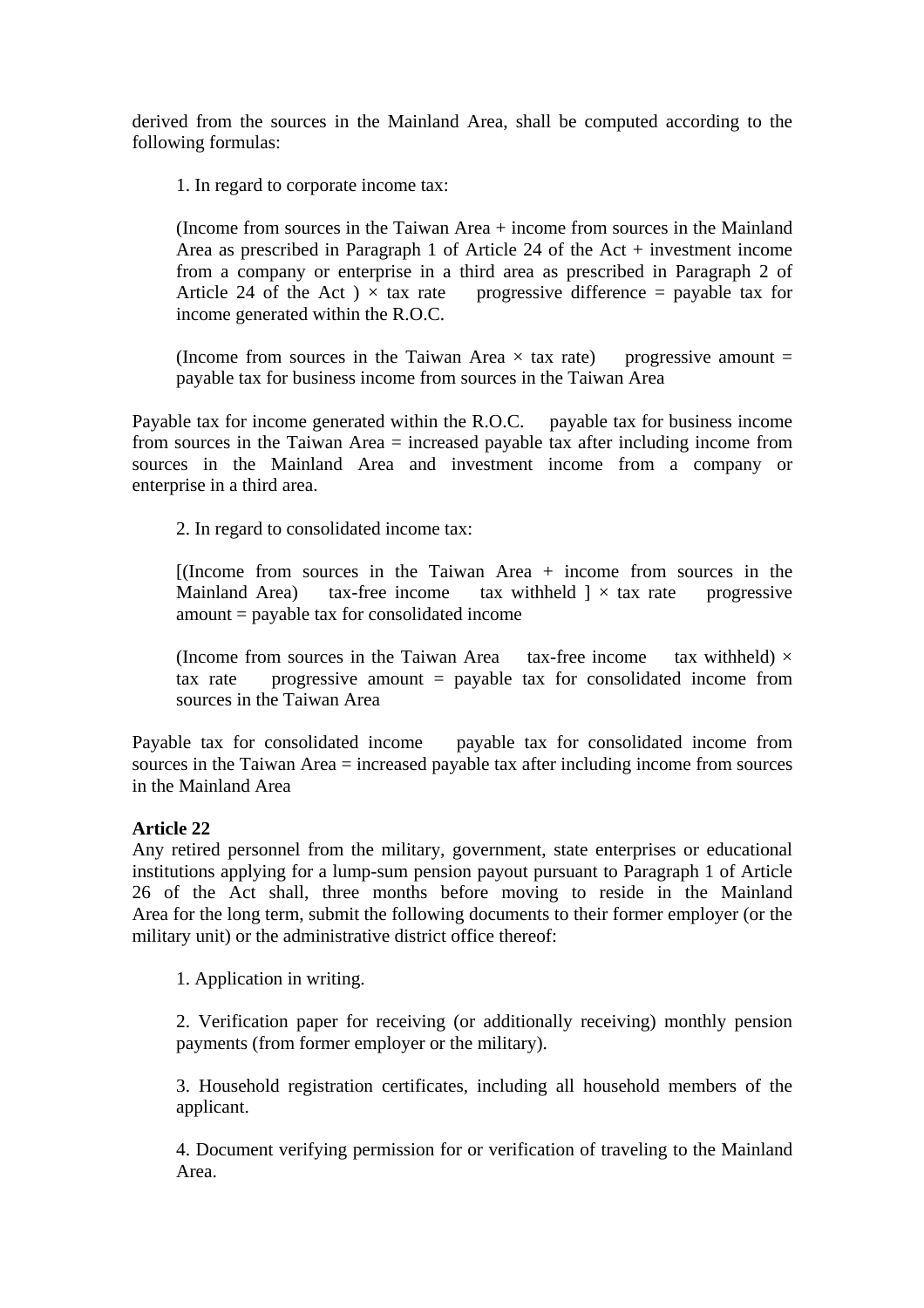5. Letter of Intent regarding the decision to reside in the Mainland Area for the long term.

6. For those having dependents in the Taiwan Area, a notarized letter of consent from said dependents.

7. Related documents verifying the period of residency or stay in the Mainland Area in excess of 183 days in total within three years before applying for a lumpsum pension payout (from former employer or the military).

Where the verification documents prescribed in Subparagraph 4 in the preceding Paragraph cannot be submitted in advance, the former employer (or military unit) paying pensions to such retirees may, within one month after the applicant leaves the Taiwan Area, issue a written request to the Bureau of Immigration under the Ministry of the Interior's National Police Administration for verification, and then notify the approval-issuing institution of the verification result.

The former employer (or the military unit) of such retirees or the administrative office thereof, after processing the application prescribed in Paragraph 1, shall review the cases in detail and forward the corresponding monthly pension level of each applicant to the competent authorities for review and approval within two months. In case of approval, the applicant shall, one month before going to the Mainland Area, submit verifying documents for entry/exit of the Taiwan Area to institutions that pay the pension concerned and subsequently proceed with the payment procedures. Retirees from the military services, upon approval for a lump-sum pension payout, shall at the same time receive the certificate of payment of retirement benefits.

#### **Article 23**

In cases where an applicant fails to move to reside in the Mainland Area for the long term within two months after receiving the lump-sum pension payout per the preceding Article, the former employer (or the military unit) of such retiree shall notify the paying institution to reclaim the paid lump-sum amount.

#### **Article 24**

Any applicant falling under the preceding Article who fails to repay the received amount shall not apply to reinstate the monthly pension payments (from employer or the military) on any grounds.

#### **Article 25**

For any person additionally receiving monthly pension payment, who applies under Paragraph 1 of Article 26 of the Act for a lump-sum pension payout, calculation of the payment shall be based on the ratio of the additional monthly pension payout.

#### **Article 26**

Long-term residency in the Mainland Area as referred to in the Act shall mean those who reside or stay in the Mainland Area in excess of 183 days in any one year; provided that in any of the following situations for which evidence is submitted, the period concerned may be excluded from the calculation of time: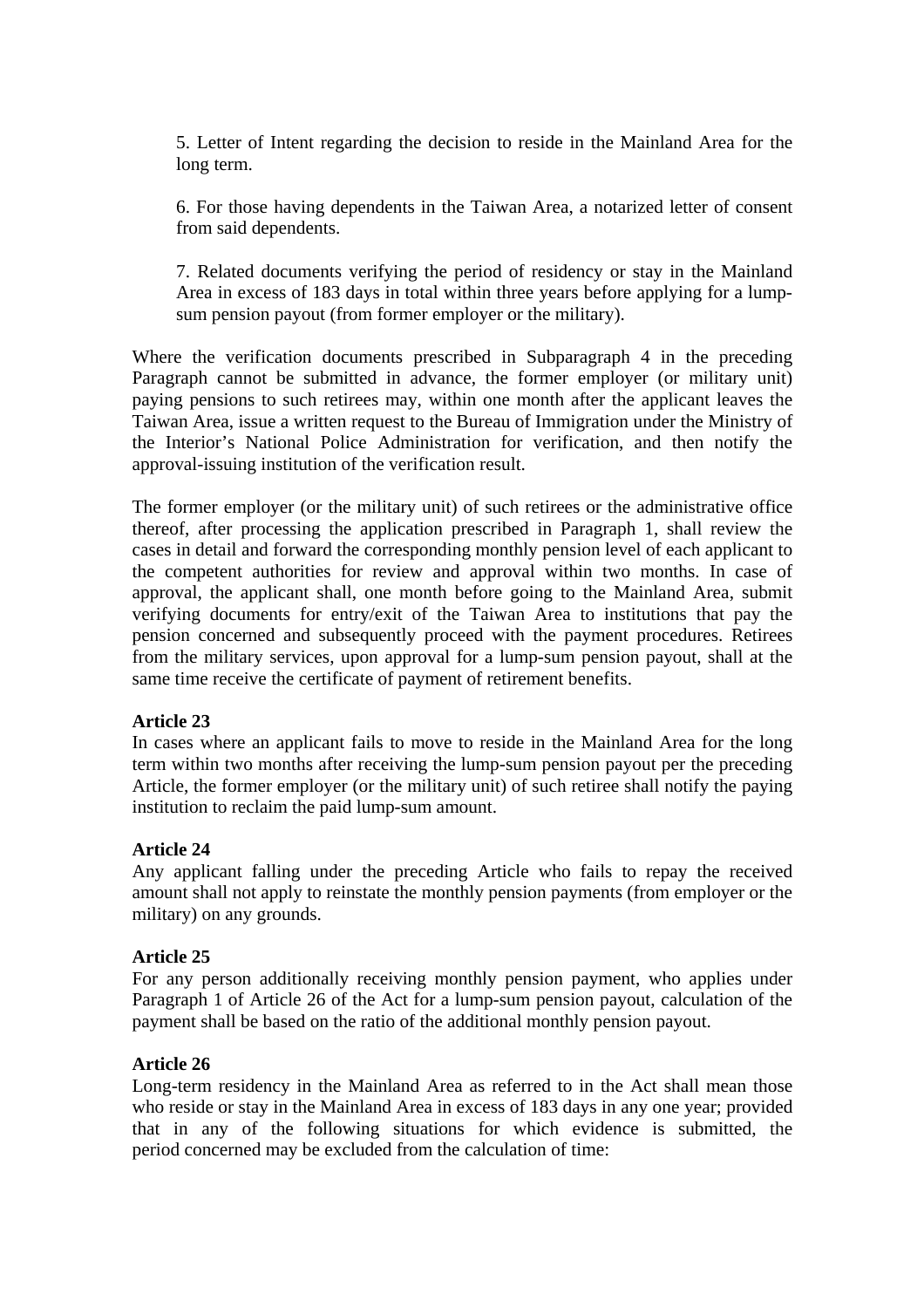1. Imprisonment or detention.

2. Pregnancy of seven months or greater, birth or miscarriage, and the period following the occurrence of the event does not exceed two months.

3. Death in the Mainland Area of a blood relation within second degree, stepparent, parent-in-law, spouse, son-in-law or daughter-in-law, and the period following the occurrence of the event does not exceed two months.

4. Natural disaster or other unavoidable events, and the period following the occurrence of the event does not exceed one month.

# **Article 27**

The dependents as referred to in Paragraph 2 of Article 26 of the Act shall mean dependents for whom support is required pursuant to Articles 1114 through 1118 of the Civil Code.

Where the dependent as referred to in the preceding Paragraph is a person who has no legal capacity, the consent shall be exercised by a legal representative or a guardian other than the applicant; where such dependant is a person of limited legal capacity, the consent shall be first approved by a legal representative or a guardian other than the applicant.

## **Article 28**

The suspension of entitlement to retirement benefits (from employer or the military) as referred to in Paragraph 3 of Article 26 of the Act shall mean that the said entitlement is suspended from the time when a retiree from the military, government, state enterprise or educational institution obtains household registration in the Mainland Area or holds a passport issued by the Mainland Area; any overpaid amount shall be reclaimed.

# **Article 29**

People of the Mainland Area applying under Article 26-1 of the Act for the death payment of the civil servant or military personnel insurance, a lump-sum payment of the death compensation, the balance of military service retirement benefits or a lump-sum payment of the death benefit, shall first apply in writing, together with relevant documents, to the agency (institution) or educational institution where the deceased last served, to be forwarded after initial review to the competent authorities and if approved, said agency (institution) or educational institution shall notify the applicant, who shall then apply on the basis of the aforesaid notification for entry into the Taiwan Area to receive said payments accordingly. In regard to military personnel, the Ministry of National Defense shall be the review and notification agency.

The respective payments prescribed in Paragraph 1 for retirees from the government, state enterprise or educational institution shall be processed in accordance with the regulations for insurance, retirement and compensation effective at the time of the death of the retirees concerned. The total amount of the aforesaid death payments shall not exceed two million New Taiwan Dollars, pursuant to Paragraph 2 of Article 26-1 of the Act, excluding the total amount of the estate assets inherited under 條 號:67 of the Act.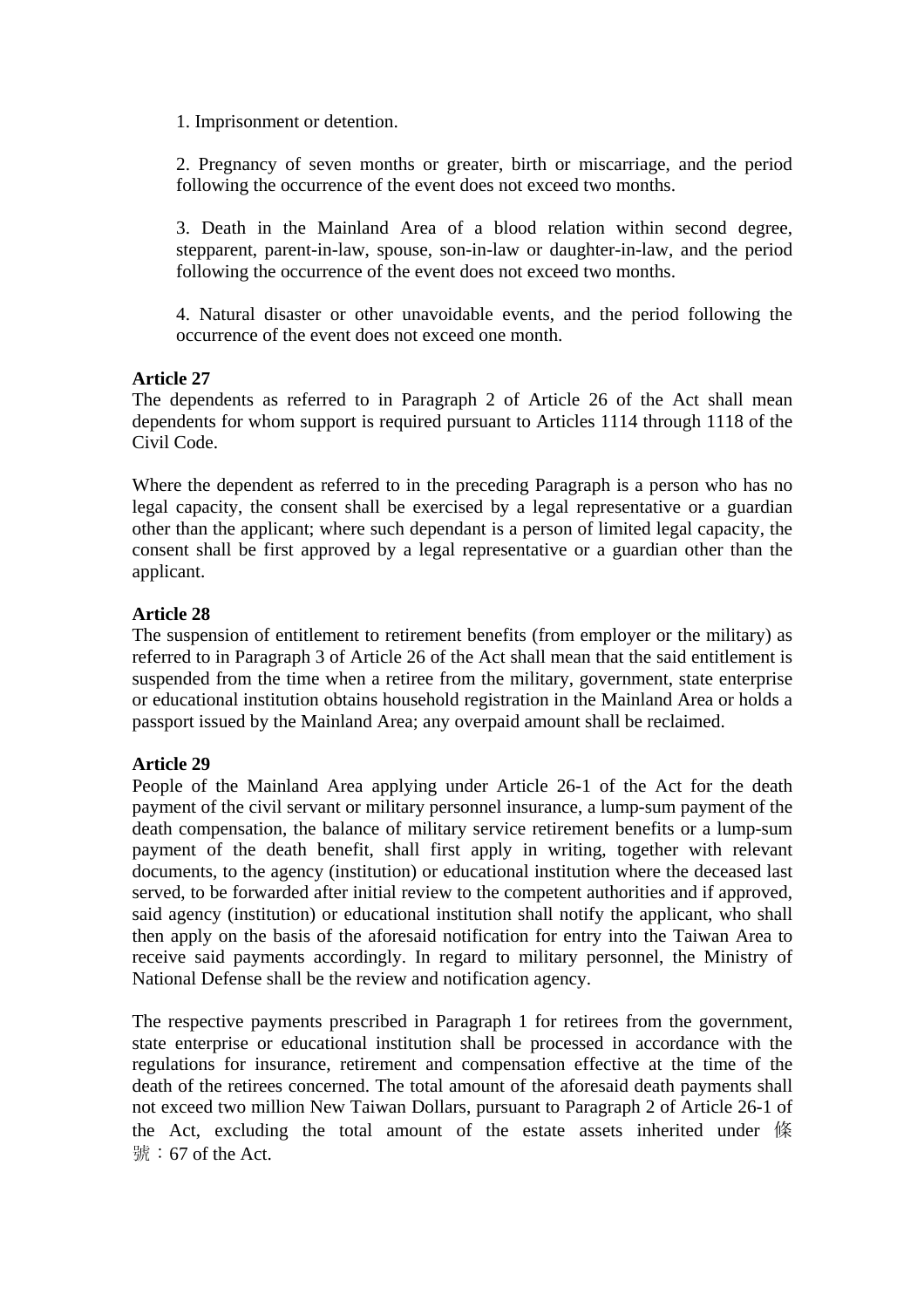Applicants for the respective payments prescribed in Paragraph 1 shall be restricted to natural persons in the Mainland Area.

In case the agency (institution) or educational institution where the deceased last served and which is responsible for processing the matter has ceased to exist or has been merged, the matter shall be handed over for processing to the supervisory agency (institution) of the surviving or successor agency (institution) or educational institution.

A certificate stating that the deceased left no surviving relative or legal beneficiary in the Taiwan Area shall be issued by the agency (institution) or educational institution where the deceased last served or by the Ministry of National Defense on the basis of the complete household registration in the Taiwan Area including all household members, and related information such as government employee résumés or military registration data for military personnel. Where investigation and verification of the foregoing cannot be accomplished, the agency (institution) or educational institution where the deceased last served or the Ministry of National Defense shall post a notice of death in gazettes or newspapers, and a certificate may be issued after six months have elapsed and no one has come forward to acknowledge the deceased.

#### **Article 30**

Any legal beneficiary in the Mainland Area applying for the death payment of insurance under Paragraph 1 of Article 26-1 of the Act shall submit the following documents:

1. Application for payment.

2. Certificate of Death of the deceased or other legal documents verifying the death thereof.

3. Proof that the deceased left no legal beneficiary in the Taiwan Area.

4. Document of identification (certificate of residency of the Mainland Area or long-term residency registration thereof) and verification document of the family ties, verified by an institution set up or designated by the Executive Yuan or a private organization entrusted by the Executive Yuan, concerning the legal beneficiary.

#### **Article 31**

Any surviving relative in the Mainland Area applying for a lump-sum payment of death compensation under Paragraph 1 of Article 26-1 of the Act shall submit the following documents:

1. List of facts relating to the claimed compensations or application for lump-sum payment of death compensation.

2. Certificate of death of the deceased or other legal documents verifying the death thereof; death resulting from performance of an official duty shall require a certificate of death and related documents in proof sufficient to prove the death during performance of an official duty, to be separately submitted on behalf of the deceased.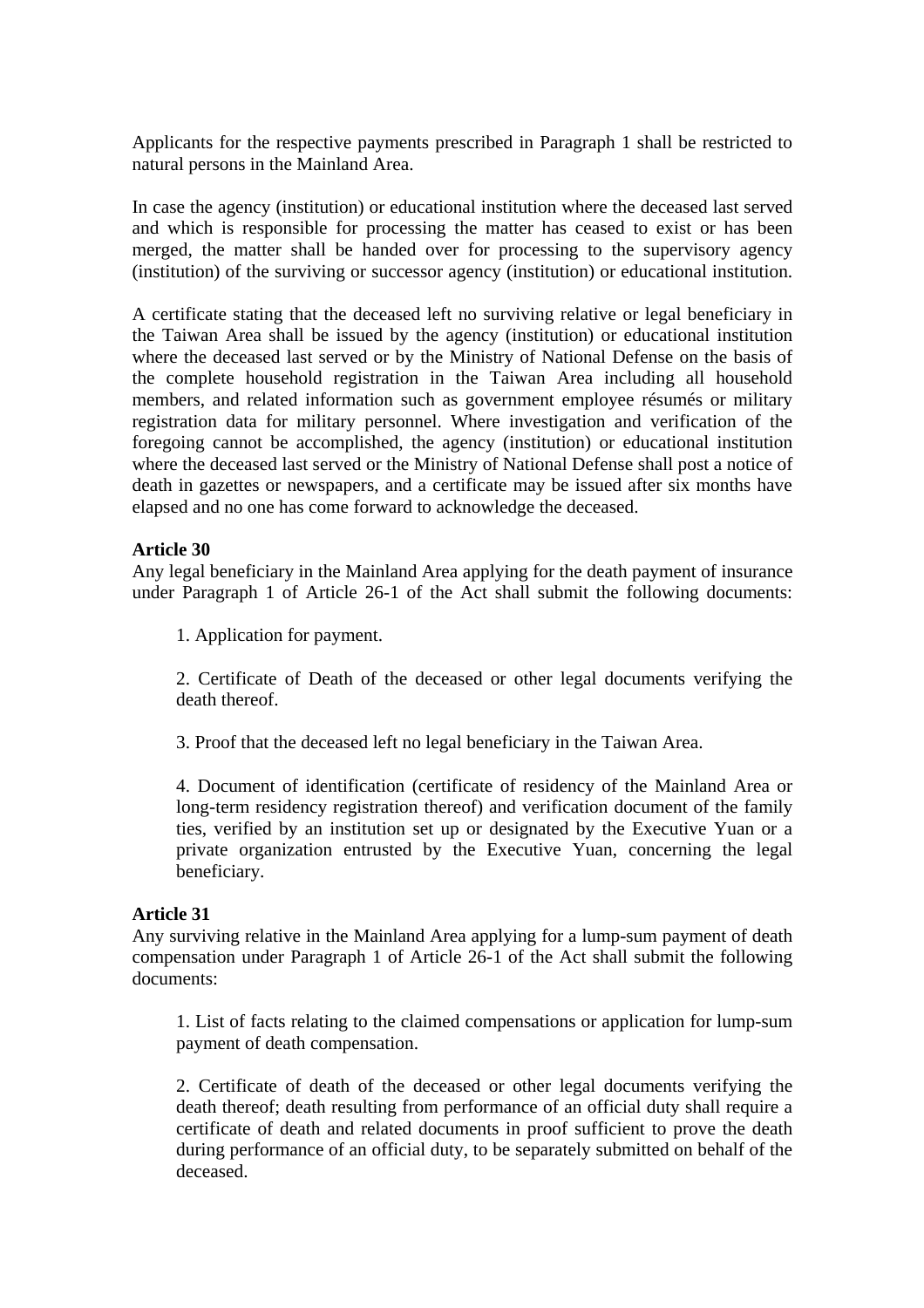3. Proof that the deceased left no surviving relatives in the Taiwan Area.

4. Document supporting the employment record of the deceased, verified by the agency (institution) or educational institution where the deceased last served while alive.

5. Document of identification as a surviving relative in the Mainland Area (certificate of residency of the Mainland Area or long-term residency registration thereof) and verification document of the relative as a surviving dependent, verified by an institution set up or designated by the Executive Yuan or a private organization entrusted by the Executive Yuan.

Calculation of the lump-sum payment of death compensation in the preceding Paragraph approved under the Civil Servant Death Compensation Act or the Act for Death Compensation of School Faculty and Personnel shall be processed in accordance with the criteria for lump-sum payment of death compensation under the Civil Servant Retirement Act or the Act for Retirement of School Faculty and Personnel.

## **Article 32**

Any surviving relative in the Mainland Area applying for the balance of military service retirement benefit or the lump-sum payment of the death benefit pursuant to Paragraph 1 of Article 26-1 of the Act shall submit the following documents:

1. Application for the balance of military service retirement benefit or the lumpsum payment of the death benefit.

2. Certificate stating that the deceased had received (or additionally received) monthly pension payment.

3. Certificate of death of the deceased or other legal documents verifying the death thereof.

4. Proof that the deceased left no surviving relative or any lawful executor of the will in the Taiwan Area.

5. Document of identification as a surviving relative in the Mainland Area (certificate of residency of the Mainland Area or long-term residency registration thereof) or verification document of the lawful executor of the will, verified by an institution set up or designated by the Executive Yuan or a private organization entrusted by the Executive Yuan.

6. The executor of the will shall submit the will of the deceased.

#### **Article 33**

Where there are several persons that may apply for the respective payments under Article 26-1, an agreement shall be reached to have one person from among them file the application on behalf of the others, and the entrusted person shall submit a letter of entrustment together with the application.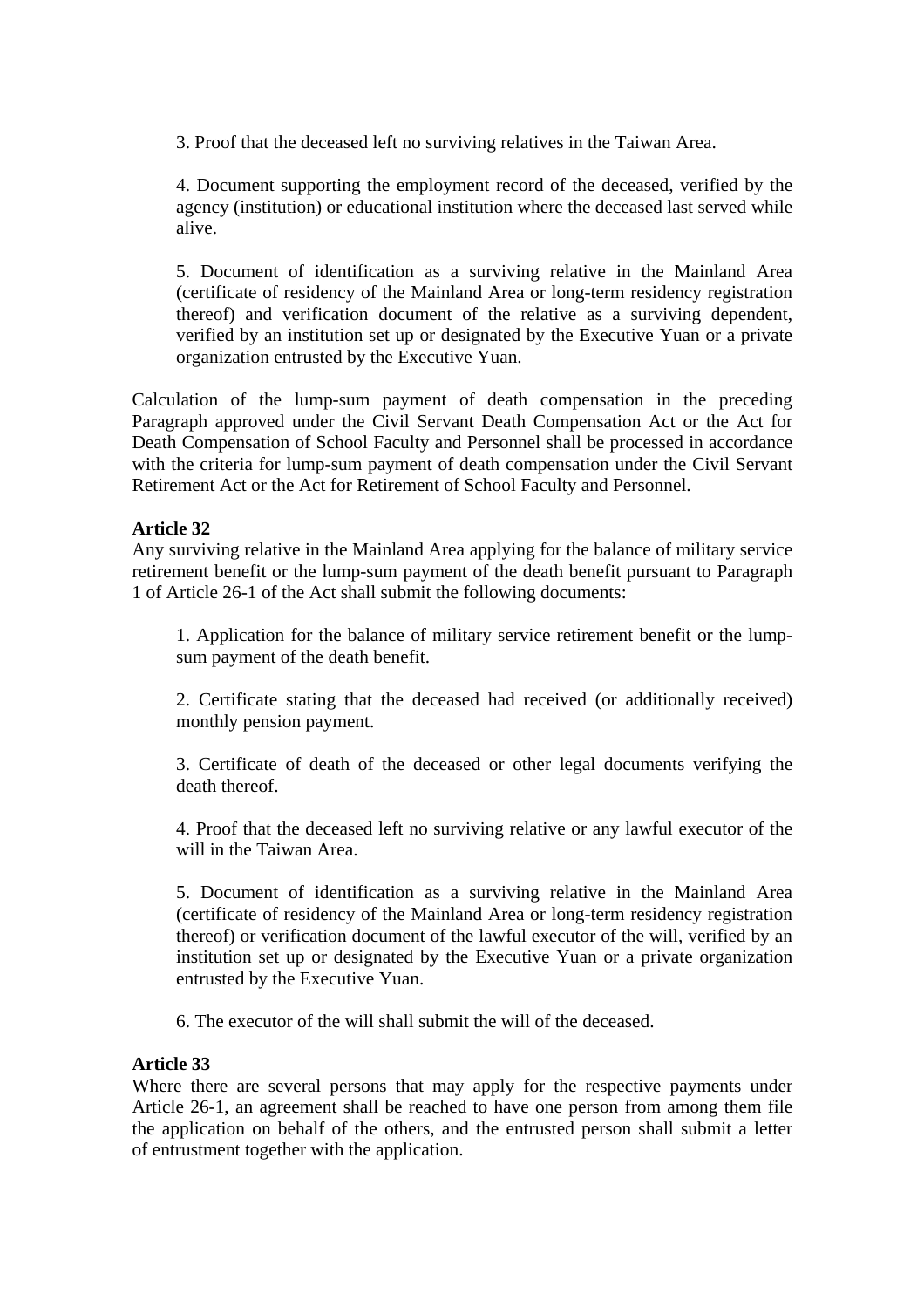In case the applicant cannot obtain a certificate of death of the deceased or other legal document verifying the death thereof, the applicant may request in writing that the agency (institution) or educational institution where the deceased last served provide assistance in verifying the deceased's identity or issue a certifying document, except that the foregoing shall be issued by the Ministry of National Defense for deceased military personnel.

Application for payment of the respective benefits reserved in accordance with law under Paragraph 3 of Article 26-1 of the Act shall be processed pursuant to the preceding four Articles. Where the application is not for payment of a lump sum of the death compensation for the personnel of the government, a state enterprise or an educational institution, a certificate of death or other legal document verifying death may be exempted from being filed with the application.

## **Article 34**

The agency (institution) or educational institution where the deceased last served, when processing the application for the payment of the various benefits, shall investigate and ensure the accuracy of the entitlement of each benefit payable to the surviving relative or legal beneficiary. The competent (processing) authorities, after approving various payments, shall notify the paying agency (institution) to verify the foregoing and issue a check to be mailed to the agency (institution) or educational institution where the deceased last served, and said payments shall be made only after a receipt has been signed by the surviving relative or legal beneficiary and after the entry permit to the Taiwan Area and identity documents (certificate of residency of the Mainland Area or long-term residency registration thereof) of the surviving relative or legal beneficiary have been verified.

Where the total amount of death benefits exceeds two million New Taiwan Dollars, the agency (institution) or educational institution where the deceased last served shall determine and pay the amount payable for each category of benefits based on the ratio of the respective payments in proportion to the total amount to be paid, and shall notify in writing the respective paying institutions for recordation. The agency (institution) or educational institution where the deceased last served shall return the receipts signed by the surviving relative or legal beneficiary and any remaining unpaid balance of the payments to the respective paying institutions. However, the Ministry of National Defense shall take charge of such payments and related matters for military personnel.

Where the surviving relative or legal beneficiary claims the benefits by fraud or receives payments in excess of the entitled amount, the surviving relative or legal beneficiary and other related persons shall bear the legal responsibility arising therefrom.

#### **Article 35**

Where any surviving relative or legal beneficiary in the Mainland Area applies for the payment of the various benefits for military personnel under Paragraph 1 of Article 26-1 of the Act, calculation of such payments shall be made according to the following criteria:

1. Death payments under insurance policies: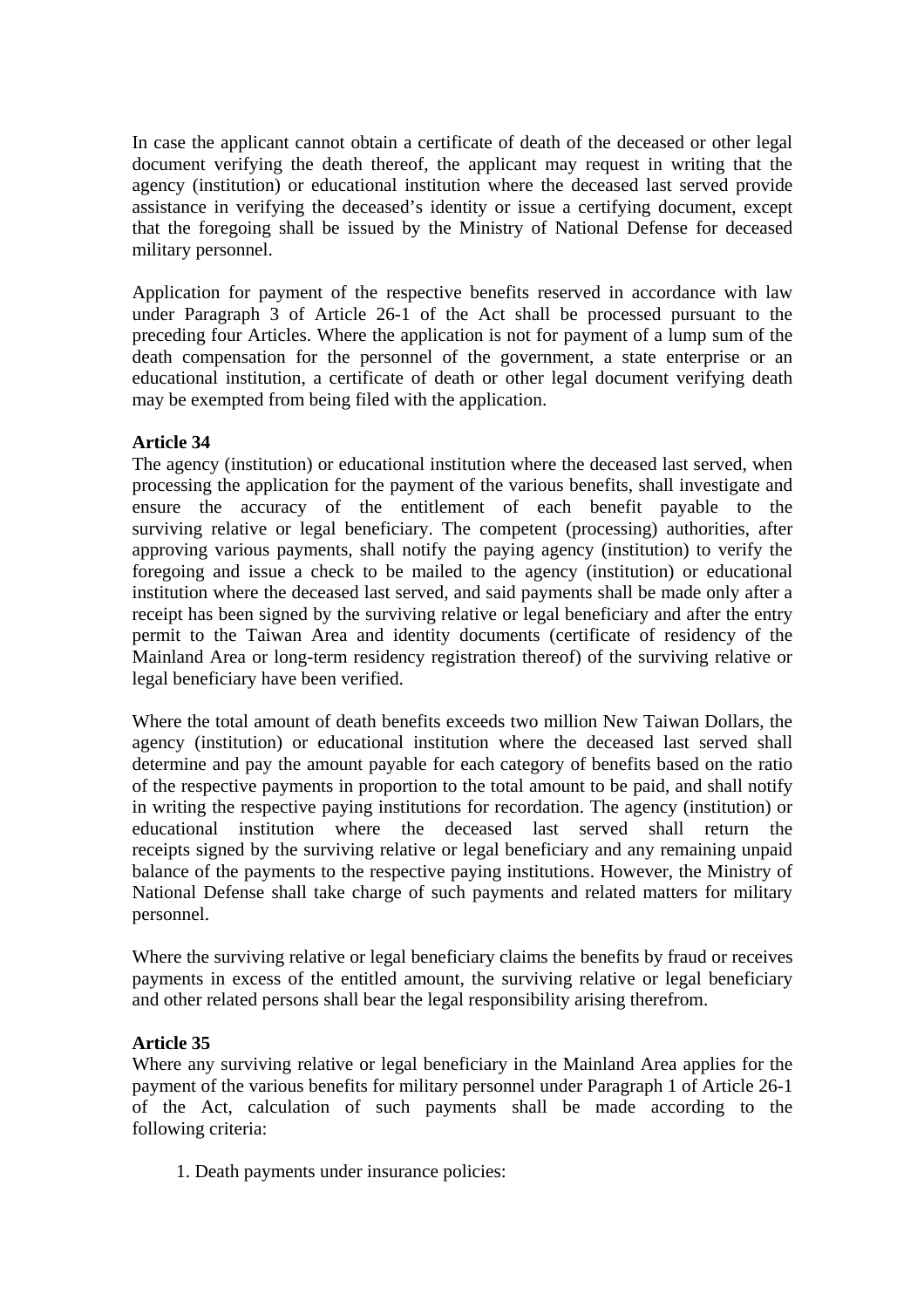(1) For military personnel who died after June 1, 1950 and before February 13, 1970, payments shall be made according to the amount approved for the reserved savings account and interest accruals thereupon.

(2) For military personnel who died after February 14, 1970, payment shall be made according to the criteria effective at that time. However, where the payment of insurance is reserved in accordance with the law, payment shall be made according to the criteria as of July 1, 1997.

2. Lump-sum payment of the Death Compensation:

(1) For military personnel who died after 1949 and before May 13, 1967 whose entitlement to death compensation has been reserved in accordance with the law, the amount shall be calculated according to the payment criteria as of May 14, 1967.

(2) For military personnel who died after May 14, 1967, the amount of death compensation shall be calculated according to the payment criteria effective at the time of death.

3. Balance of military service retirement benefit or lump-sum payment of the death benefit: the amount shall be calculated according to the payment criteria effective at the time of death.

#### **Article 36**

The special situations as referred to in Paragraph 4 of Article 26-1 of the Act shall mean any of the following situations as verified by the competent authorities:

1. Difficulty in movement due to injury or illness and thus inability to travel to the Taiwan Area. This situation must be verified in writing by a medical institution in the Mainland Area.

2. The amount under application for death payment of insurance, lump-sum payment of death compensation, balance of military service retirement benefit or lump-sum payment of death benefit that is under one hundred thousand New Taiwan Dollars.

3. Other special situations recognized by the competent authorities.

#### **Article 37**

Pursuant to Paragraph 4 of Article 26-1 of the Act, where an applicant is, as approved by the competent authorities, exempt from entry into the Taiwan Area to apply for the payments prescribed under public law, payment may be made by one of the following means:

1. Payment may be accepted on behalf of the surviving relative or legal beneficiary in the Mainland Area by a relative in the Taiwan Area where such relative has been appointed as agent, as evidenced by a power of attorney, or by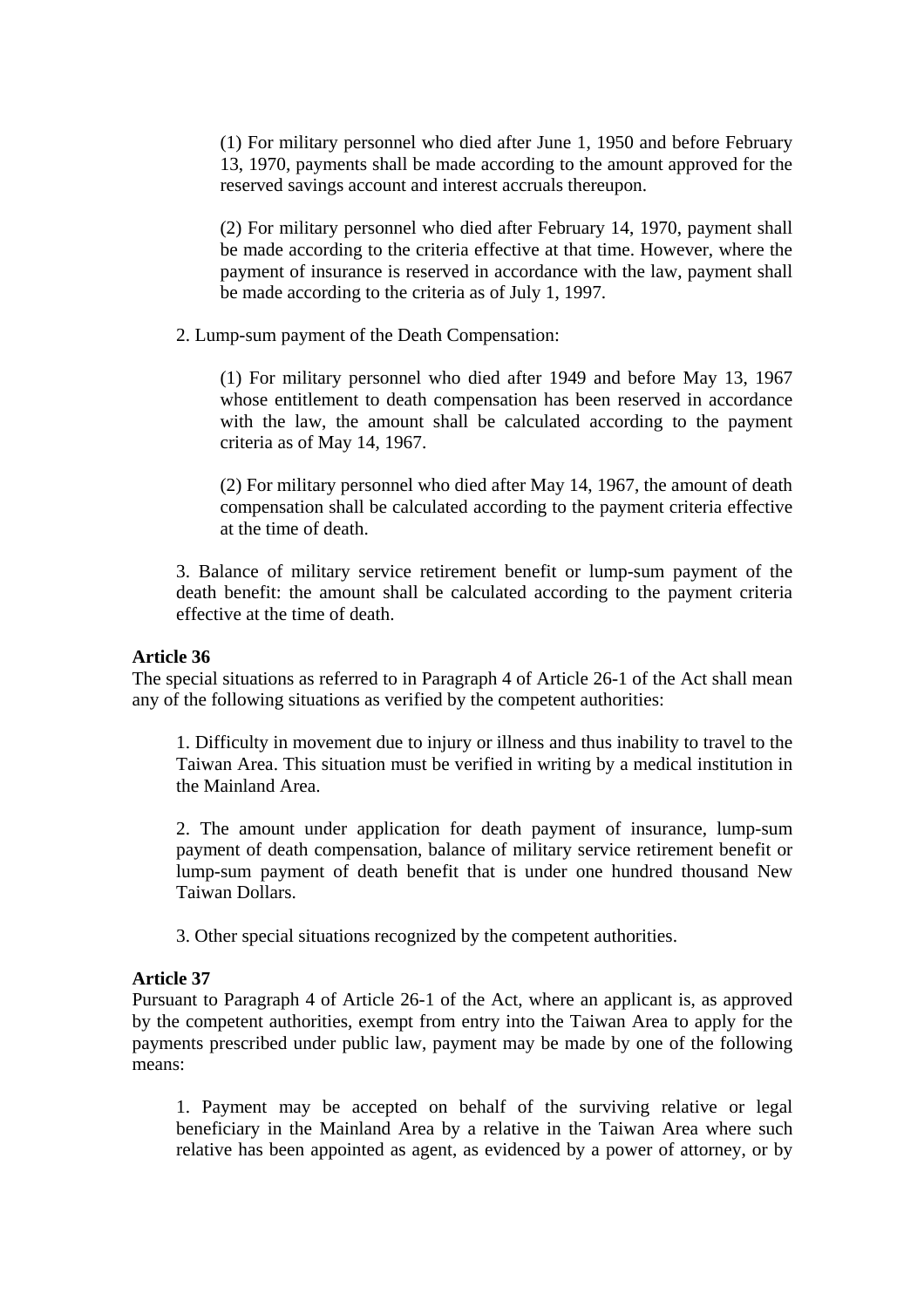an institution prescribed in Paragraph 1 of Article 4 of the Act or an entrusted private organization prescribed in Paragraph 2 of said Article.

2. Payment may be remitted in accordance with the rules prescribed for financial institutions in the Taiwan Area to process remittances to the Mainland Area where the death payment of insurance, lump-sum payment of death compensation, balance of military service retirement benefit or lump-sum payment of death benefit in question does not exceed one hundred thousand New Taiwan Dollars.

3. Other appropriate means recognized by the competent authorities.

The competent authorities, before issuing approval for the various payments under the public law in accordance with the preceding provisions, shall request the surviving relative or legal beneficiary in the Mainland Area to submit an affidavit, and shall examine and verify related documents, such as the receipt signed in advance by the surviving relative or legal beneficiary.

# **Article 38**

Documents prepared in the Mainland Area, such as a power of attorney, certificates of death, documents for verification of death, wills, written verification issued by a medical institution, affidavits, receipts and other related documents, shall be verified by an institution set up or designated by the Executive Yuan, or by a private organization entrusted by the Executive Yuan.

## **Article 39**

The application form and processing procedures regarding the various payments under Article 26-1 of the Act shall be separately prescribed by the Ministry of Civil Service, Ministry of Education, Ministry of National Defense and other competent authorities.

#### **Article 40**

Vessels of the Republic of China as referred to in Articles 28 and 28-1 of the Act shall mean the vessels listed under Article 2 of the Law of Ships; aircraft of the Republic of China referred to in said Articles of the Act shall mean the aircraft registered in the Republic of China in accordance with civil aviation laws.

Mainland vessels and civil aircraft referred to in Paragraph 1 of Article 29 of the Act shall mean the vessels and civil aircraft registered in the Mainland Area, excluding military vessels and aircraft; the Taipei Flight Information Region shall mean the airspace prescribed by the International Civil Aviation Organization for which the Taiwan Area is responsible for providing flight information services and performing navigation aid services.

Foreign vessels and civil aircraft referred to in Paragraph 1 of Article 30 of the Act shall mean the vessels and aircraft registered at a place other than the Taiwan Area or the Mainland Area; regularly scheduled sea or air routes shall mean regularly-operated routes for transportation of passengers and cargo among certain seaports or airports.

Other means of transportation as referred to in Paragraph 1 of Article 28, Article 28-1, Paragraph 1 of Article 29 and Paragraph 1 of Article 30 of the Act shall mean any tools that can be used for purposes of transportation by sea or air.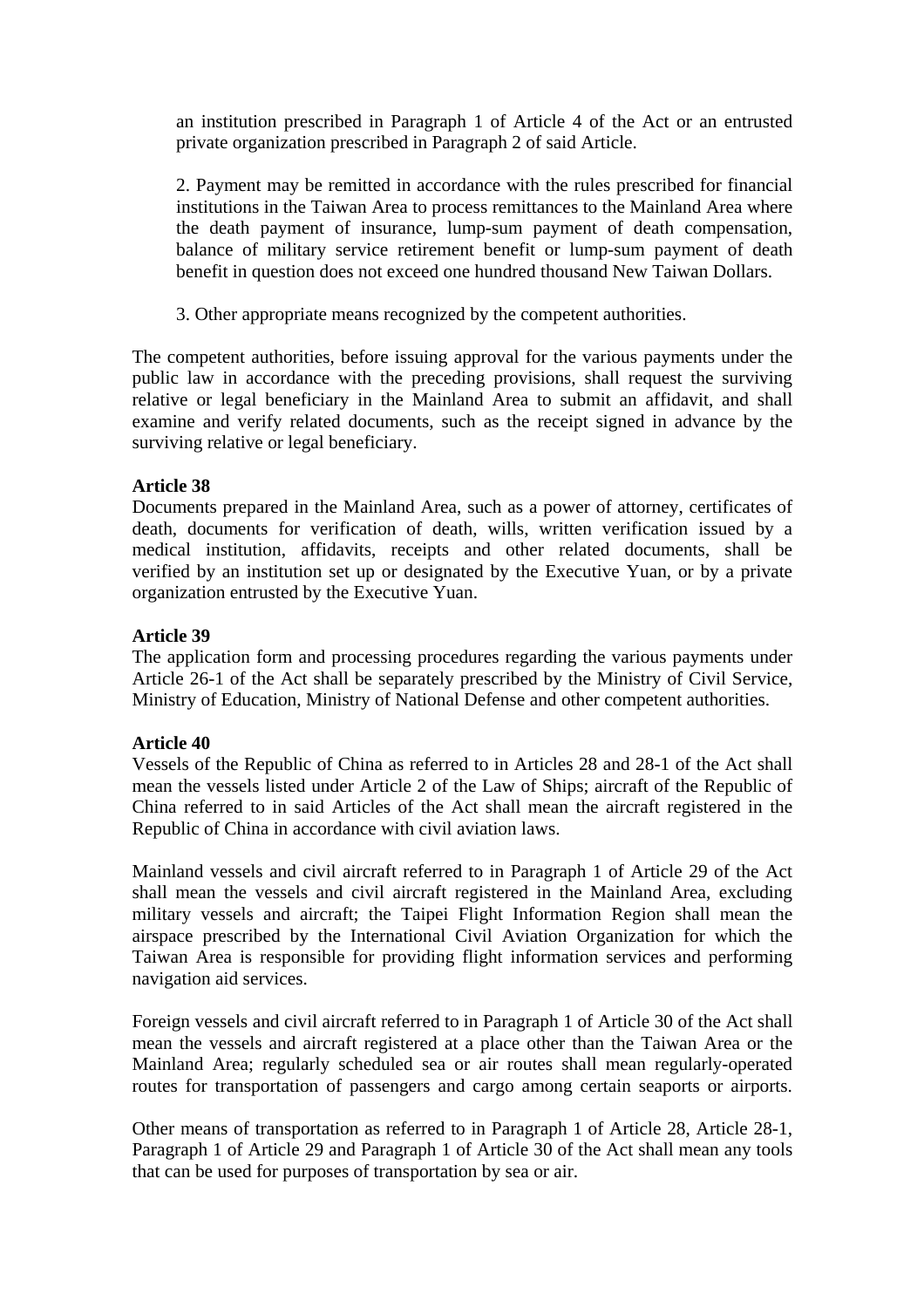Any Mainland civil aircraft entering the controlled airspace of the Taipei Flight Information Region without permission shall be dealt with by the institution charged with air defense tasks according to the following rules:

1. Where the aircraft enters the controlled airspace and is thirty sea miles from the coastlines of Taiwan or Penghu, such aircraft, after being intercepted and identified, shall be turned away or guided to land.

2. Where the aircraft enters the controlled airspace and is between twelve and thirty sea miles from the coastlines of Taiwan or Penghu, such aircraft, after being intercepted and identified, shall be warned by gun shots, forced to leave or guided to land, and shall be subject to intensive surveillance and defensive measures.

3. Where the aircraft enters the controlled airspace and is within twelve sea miles from the coastlines of Taiwan or Penghu, such aircraft, after being intercepted and identified, shall be warned by gun shots, forced to leave, forced to land or guided to land.

4. Where the aircraft enters the controlled airspace of the offshore islands, such as Kinmen, Matsu, Dongyin,Wuchiou, or others, such aircraft shall be identified and kept under intensive surveillance and defensive measures, and, when necessary, cautioned with warning, forced to leave or forced to land.

#### **Article 42**

Any Mainland vessel entering the restricted or prohibited waters of the Taiwan Area without permission shall be dealt with by the competent authorities according to the following rules:

1. Any such vessel entering the restricted waters shall be turned away; any vessel that looks suspicious shall be forced to dock and be inspected. Any vessel that ignores the turn-away signal or is involved in contraband shall be detained together with the possessions and personnel onboard.

2. Any such vessel entering the prohibited waters shall be forced to leave; any vessel that looks suspicious shall be forced to dock and be inspected. Any vessel that fails to heed the leave signal, is involved in contraband or engages in illegal fishing, shall be detained together with the possessions and personnel onboard.

3. Any such vessel entering the restricted or prohibited waters to engage in fishing or other illegal acts may be detained together with the possessions and personnel onboard.

4. Warning shots may be fired to caution any Mainland vessel referred to in the preceding three Subparagraphs that refuses to dock or resists detainment; any vessel that fails to heed the warning may encounter gun shots fired directly at the vessel body to force such vessel to dock; any hostile action may cause the vessel concerned to be fired upon and destroyed.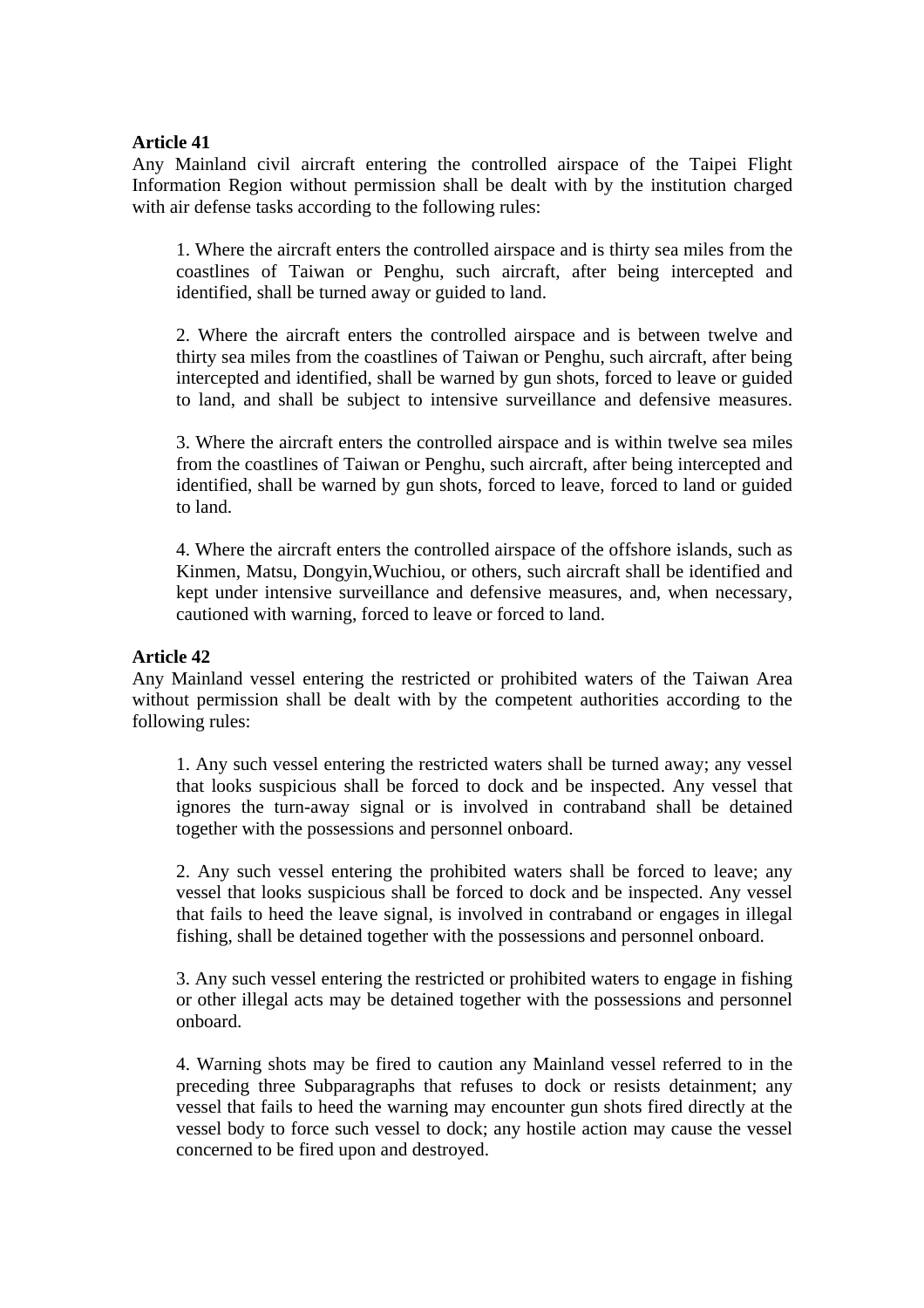Any vessel seized under the provisions of the preceding Article shall be confiscated by the competent authorities upon the occurrence of any of the following:

1. Acts of piracy against vessels of the Taiwan Area.

2. Involvement in contraband or illegal fishing concerning the Taiwan Area.

3. Acts of transporting people to illegally enter into or depart from the Taiwan Area.

4. Hostile acts towards vessels that are on duty to carry out inspections.

Any vessel detained on the grounds of involvement in fishing or other illegal acts, or is verified by the competent authorities as having a record of being seized more than twice, may be confiscated.

Any detained vessel that neither falls under the circumstances as prescribed in the preceding two Paragraphs nor has been involved in any violation of law may be returned.

## **Article 44**

The competent authorities as referred to in Paragraph 1 of Article 32 of the Act shall mean the agencies that actually perform duties regarding security, anti-smuggling and defense in the waters of the R.O.C.

The competent authorities as referred to in Paragraph 2 of Article 32 of the Act shall mean the coastal patrol and defense agencies and other anti-smuggling forces.

#### **Article 45**

Any item seized by the competent authorities pursuant to Article 42 above that is classified as a banned item, contraband, a fishing tool for illegal fishing or fish caught from illegal fishing shall be confiscated; any seized fishing tool for fishing or fish caught from fishing or other illegal acts may be confiscated; other seized items not involved in any violation of the law may be returned. However, where the person that possesses the aforesaid item is processed by judicial agency on suspicions of criminal activity, related items of evidence shall be processed as well.

#### **Article 46**

The competent authorities responsible for providing permission for matters concerning individuals as referred to in Articles 33, 33-1 and 72 of the Act shall be ascertained in light of the nature of the matters to be permitted; the competent authorities for providing approval for matters concerning juristic persons, organizations or other institutions shall be those agencies having authority over the establishment of such juristic persons, organizations or other institutions.

Where the proper competent authorities cannot be ascertained in accordance with the preceding rules, they shall be ascertained by the Mainland Affairs Council under the Executive Yuan.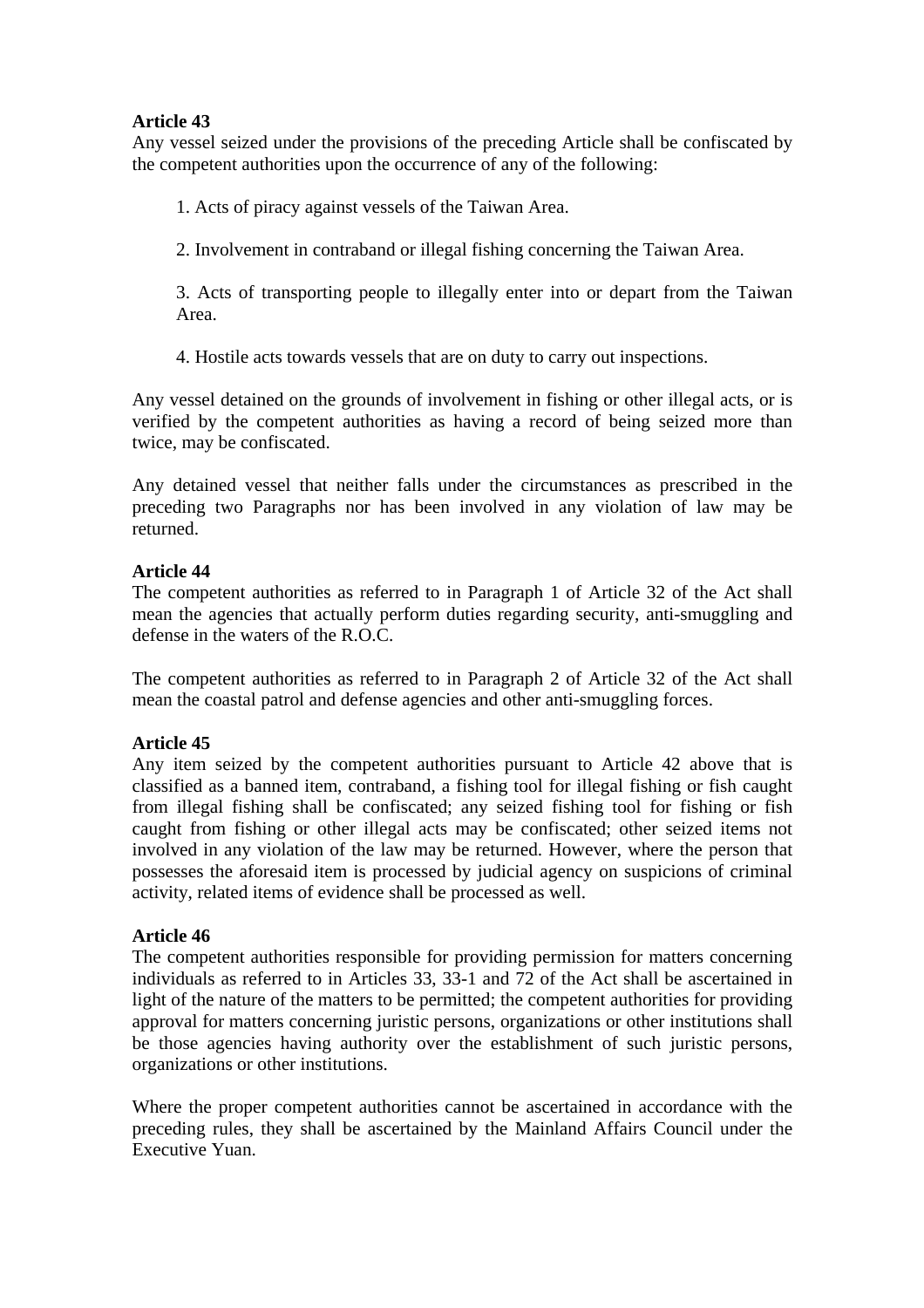Educational institutions of the Mainland Area referred to in Article 23 of the Act and schools of the Mainland Area referred to in Paragraph 1 of Article 33-3 of the Act do not include schools established by Taiwanese businesspeople after filing with the Ministry of Education for records under Article 22-1 of the Act.

Article 33-3 of the Act concerning schools at all levels in the Taiwan Area shall apply mutatis mutandis to any alliance or any collaboration agreed in writing among any schools in the Mainland Area established by Taiwanese businesspeople and any schools in the Mainland Area.

## **Article 48**

Goods originating from the Mainland Area, as referred to in the Act, shall be determined by applying, mutatis mutandis, the provisions of the Criteria for Determining the Origin of Imported Goods.

## **Article 49**

The engagement in investment or technology cooperation under Paragraph 1 of Article 35 of the Act, and referred to in Paragraph 5 of said Article, shall mean any such act that is continuing while the amendment and implementation of the Act remain in effect.

## **Article 50**

The financial, insurance, securities or futures institutions in the Taiwan Area as referred to in Article 36 of the Act shall mean any financial, insurance, securities or futures institution of the Taiwan Area established or supervised under the Banking Law, the Insurance Law, the Securities and Exchange Law, the Futures Trading Law, or other related laws, or any branch of foreign financial, insurance, securities or futures institution permitted to have business operations in the Taiwan Area under the Banking Law, the Insurance Law, the Securities and Exchange Law, the Futures Trading Law, or other related laws; the branch in any country or area outside the Taiwan Area as referred to in the said Article shall mean any branch of any financial, insurance, securities or futures institution of the R.O.C. established in any country or area outside the Taiwan Area, including branch, representative office, branch office and any subsidiary in the Mainland Area in which the parent company has a stake exceeding 50%.

#### **Article 51**

Funds from the Mainland Area as referred to in Article 36-1 of the Act shall include the following:

1. Inbound funds remitted, brought or delivered to the Taiwan Area from the Mainland Area.

2. Outbound funds remitted, brought or delivered to the Mainland Area from the Taiwan Area.

3. Funds flowing into or out of the Taiwan Area and not included in the preceding two Subparagraphs that, according to data on the flow of such funds, appear to be the funds of any individual, juristic person, organization or other institutions of the Mainland Area.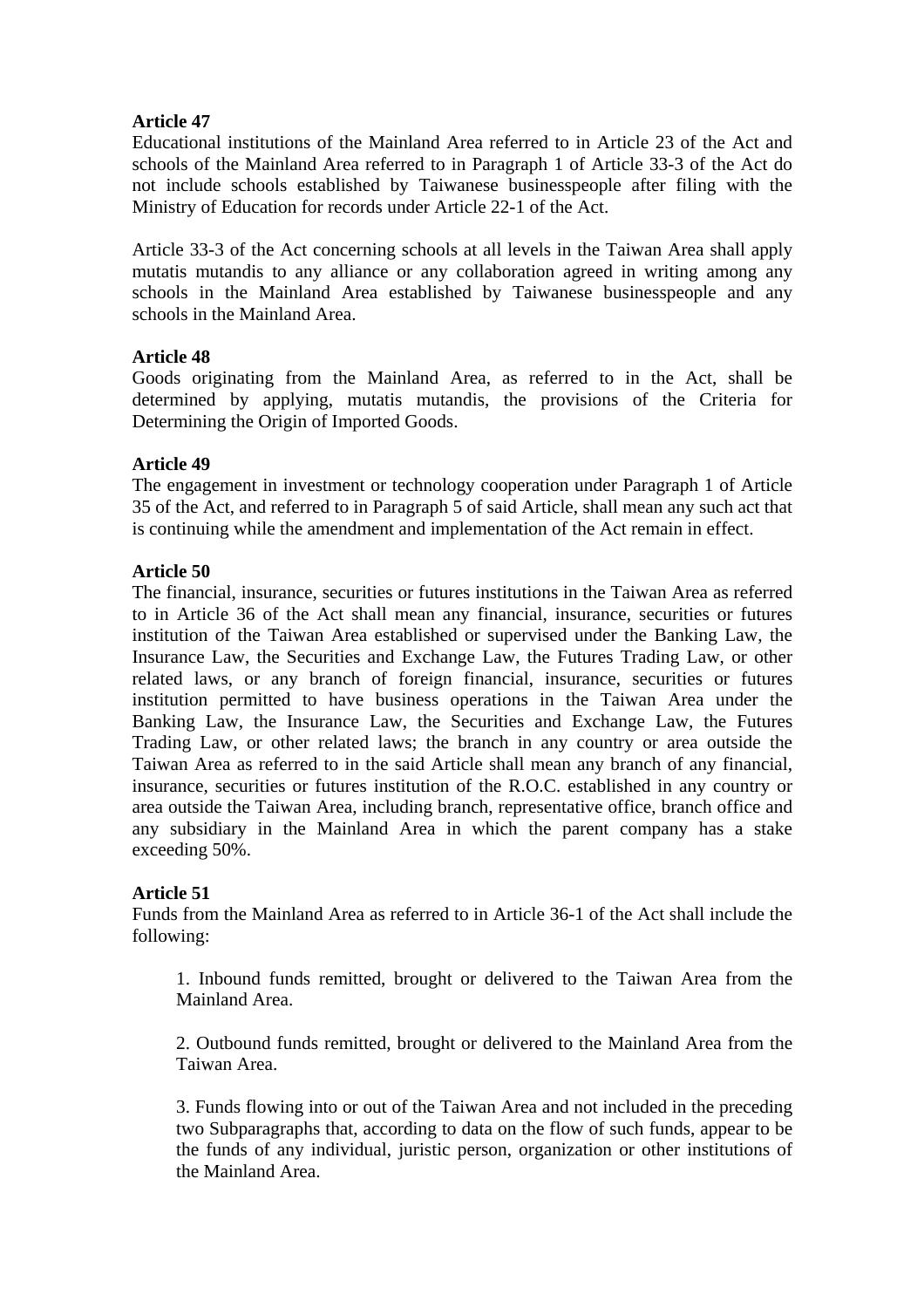The coins and notes as referred to in Article 38 of the Act shall mean the coins, notes and securities issued in the Mainland Area.

## **Article 53**

The declaration prescribed in the proviso of Paragraph 1 of Article 38 of the Act shall be made in writing to Customs.

### **Article 54**

The Chinese historic relics as referred to in Paragraph 1 of Article 39 of the Act shall mean the historic relics as prescribed in the Cultural Heritage Preservation Act.

## **Article 55**

The related laws and regulations as referred to in Article 40 of the Act shall mean the Commodity Inspection Act, the Infectious Animal Disease Prevention And Control Act, the Wildlife Conservation Act, the Pharmaceutical Affairs Law, the Customs Law, the Customs Prevention of Smuggling Statute, any other related laws and regulations.

## **Article 56**

The laws of the Taiwan Area as referred to in Chapter III of the Act shall mean the laws of the R.O.C.

#### **Article 57**

The place of the household registration as referred to in Article 42 of the Act shall mean the place of the household registration of the party concerned; the area of the household registration as referred to in Articles 55 through 57 and Article 59 of the Act shall mean the Taiwan Area or the Mainland Area, depending on the place of the household registration.

#### **Article 58**

The father or mother as referred to in Article 57 of the Act shall not include stepfather or stepmother.

#### **Article 59**

A person of the Mainland Area who inherits the estate of a person of the Taiwan Area according to Article 66 of the Act shall claim the inheritance within three years from the date of the commencement of succession by submitting the following documents to the court of the place where the deceased was domiciled:

1. A written application.

2. A transcript of household registration removing the deceased upon death and an inheritance diagram.

3. Verification of status as an entitled heir.

The written application provided for in Subparagraph 1 of the preceding Paragraph shall specify the following items and be signed by the applicant: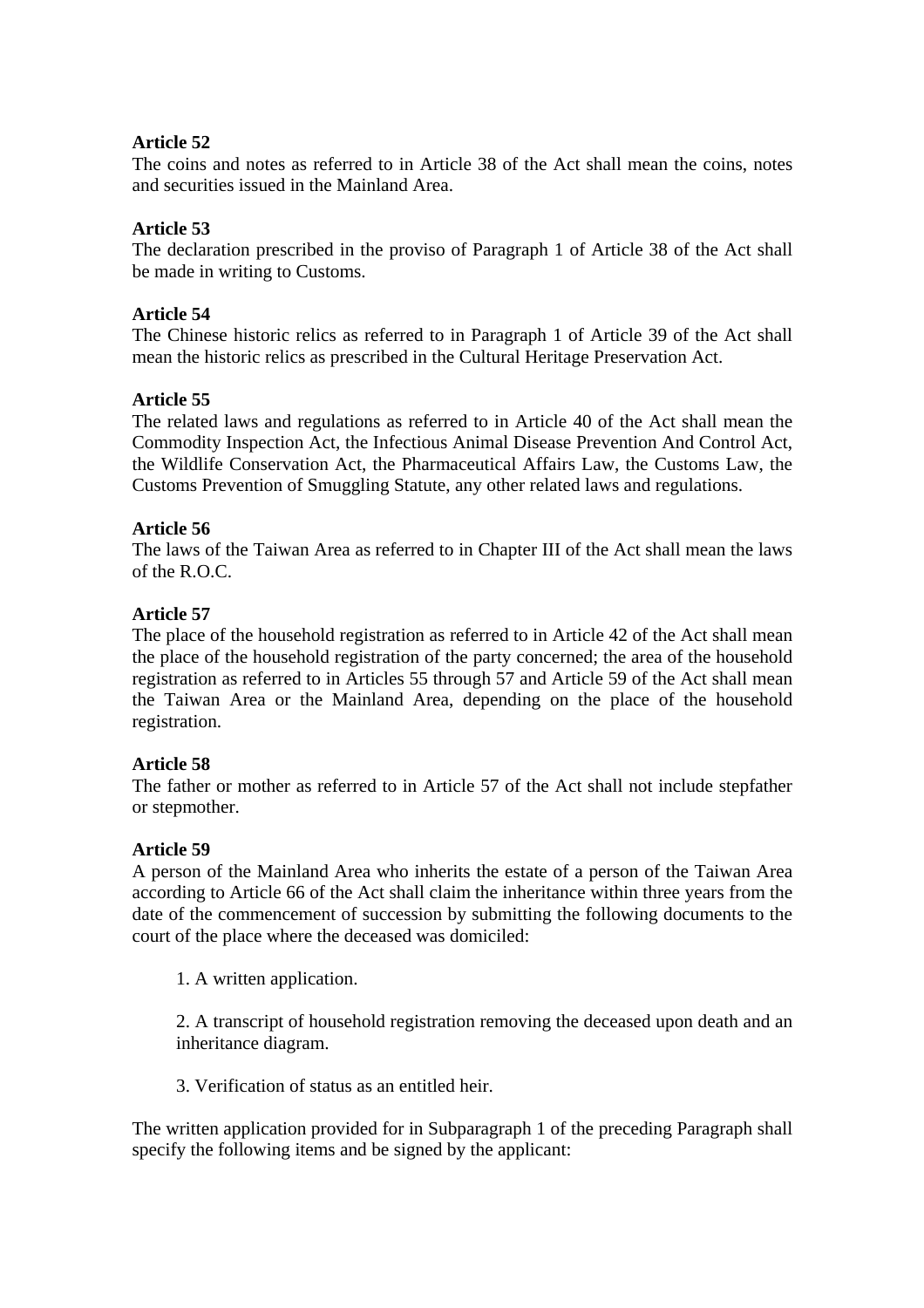1. Name, gender, age, nationality, job, and domicile of the applicant; name and domicile of the service agent in the Taiwan Area for service of government documents, if any.

- 2. Intent to accept the inheritance and the purpose and facts thereof.
- 3. Evidence for verification or explanation.
- 4. Attached documents and the number of such documents.
- 5. District court.
- 6. Year, month and day.

The identification document under Subparagraph 3 of Paragraph 1 shall be verified by an institution set up or designated by the Executive Yuan or a private organization entrusted by the Executive Yuan. In case of several heirs in the same order of inheritance, each person shall additionally submit complete information relating to each person's family ties.

In case of approval of the application for inheritance pursuant to Paragraph 1, the court shall immediately notify the applicant, other heirs and the administrator; provided that such notification shall be exempt where it is not feasible.

## **Article 60**

A person of the Mainland Area who inherits the estate of a person of the Taiwan Area under Article 66 of the Act shall file for inheritance tax in accordance with the Estate and Gift Taxes Law; any person that is exempt from filing a tax return within the prescribed time period under Article 23 of the Estate and Gift Taxes Law shall, within two months from the date of the application of succession submitted to the court at the place of the deceased's domicile, apply for an extension of the filing deadline, applying mutatis mutandis Article 26 of the Estate and Gift Taxes Law, provided that in case of inheritance involving other taxpayers outside the Mainland Area, the tax return shall still be filed in accordance with the Estate and Gift Taxes Law by taxpayers outside the Mainland Area.

The filing of a tax return is exempt in cases where inheritance taxes for the estate in question have been filed by taxpayers outside the Mainland Area or checked and approved by the tax authorities.

# **Article 61**

For a person of the Mainland Area who inherits the estate of a person of the Taiwan Area under Article 66 of the Act, Article 17 of the Estate and Gift Taxes Law regarding the deduction of tax payable shall apply mutatis mutandis to the filings of inheritance taxes.

Any taxpayer applying for the additional itemization of tax deductions for heirs in the Mainland Area and the refund of excess tax payment shall proceed with the matter in accordance with Article 28 of the Law Governing the Levy of Tax.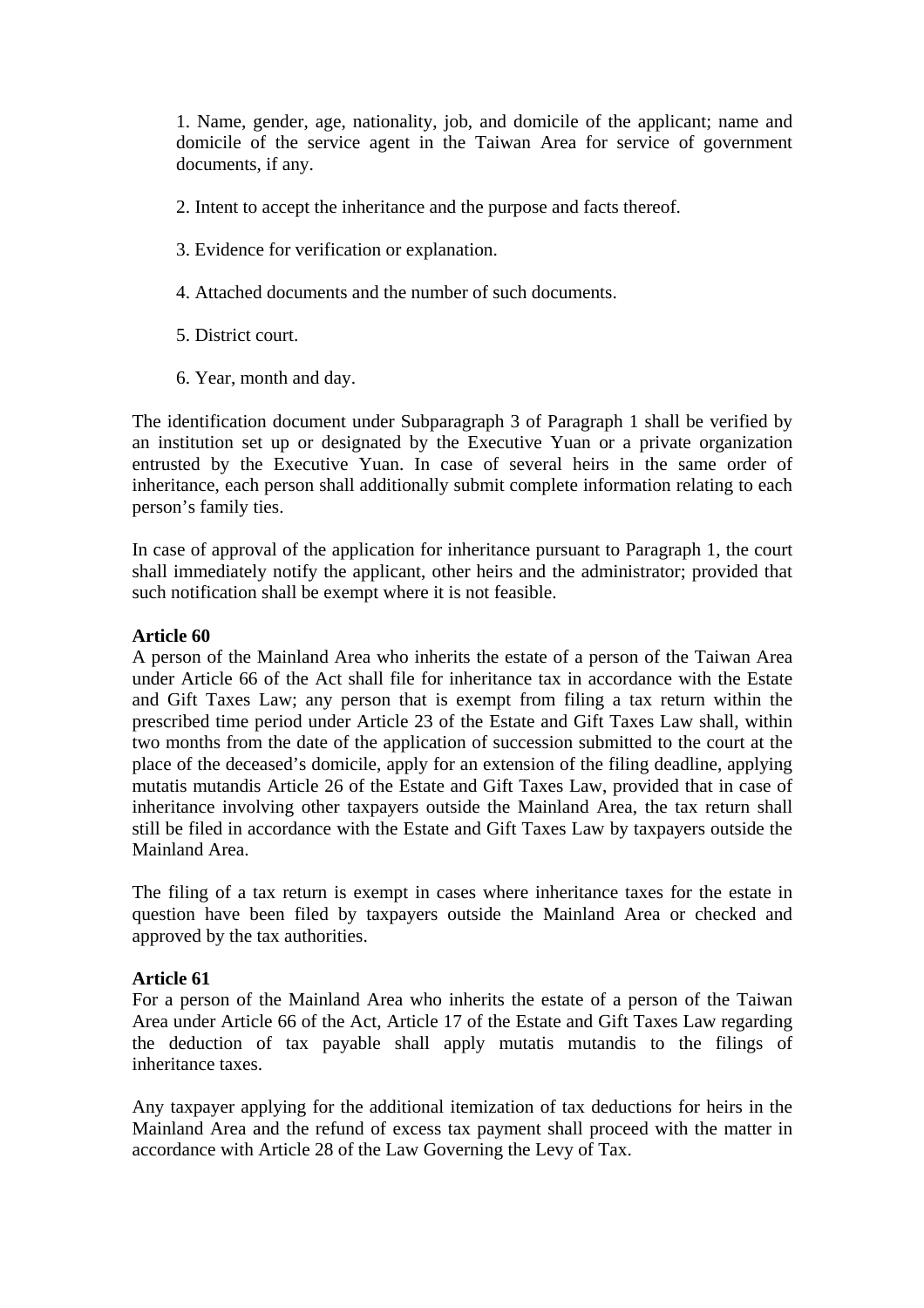A person of the Mainland Area who inherits the estate deposited in a special custodian account as prescribed in Paragraph 2 of Article 67 of the Act shall, in addition to the statement of inheritance submitted to the court in accordance with Article 59 of the Act, notify the institution where the deceased last served while opening the special custodian account, or notify the administrator.

# **Article 63**

Calculations based on the criteria prescribed in Paragraph 4 of Article 67 of the Act for converting the right of inheritance to a dollar amount shall be made in accordance with Article 10 of the Estate and Gift Taxes Law and Articles 31 through 33 of the Enforcement Rules thereof. In case of sale of any property of the deceased, the calculation shall be made using the actual sale price.

# **Article 64**

Events relating to the estate of an active serviceman or veteran as referred to in Paragraph 2 of Article 68 of the Act shall mean, where such events are already being administered by the competent authorities prior to the coming into force of this Act, those events where disposition is made by the Combined Logistics Command under the Ministry of National Defense, and the Veterans Affairs Commission under the Executive Yuan, in accordance with the Regulations on Management of Estates of Veterans Without Heirs and the Regulations on the Processing of Death of Veterans and Remaining Belongings.

## **Article 65**

Where a person of the Mainland Area dies and leaves behind estate assets in the Taiwan Area, the taxpayer concerned shall file the tax return, in accordance with the Estate and Gift Taxes Law, to the Taipei National Tax Administration, Ministry of Finance. The foregoing also applies to gifts, from a person of the Mainland Area, of such person's assets in the Taiwan Area.

In case of the filings of inheritance taxes prescribed in the preceding Paragraph, the deduction of tax payable shall be calculated pursuant to the provisions of Subparagraphs 8 through 11 of Paragraph 1 of Article 17 of the Estate and Gift Taxes Law, provided the foregoing covers only what occurs in the Taiwan Area.

#### **Article 66**

Where all the heirs are People of the Mainland Area and where one or several of the heirs apply for and acquire the inheritance of property rights that are required to be registered, such heirs shall not apply for the registration thereof until other heirs have waived the right of inheritance or have been deemed to waive the right of inheritance.

#### **Article 67**

An individual or juristic person of the Mainland Area referred to in Paragraph 1 of Article 72 of the Act shall not include Mainland Area shareholders of a Taiwan company as defined in the Statute on the Exercise of Share Rights by Mainland Area Shareholders of Companies in Taiwan.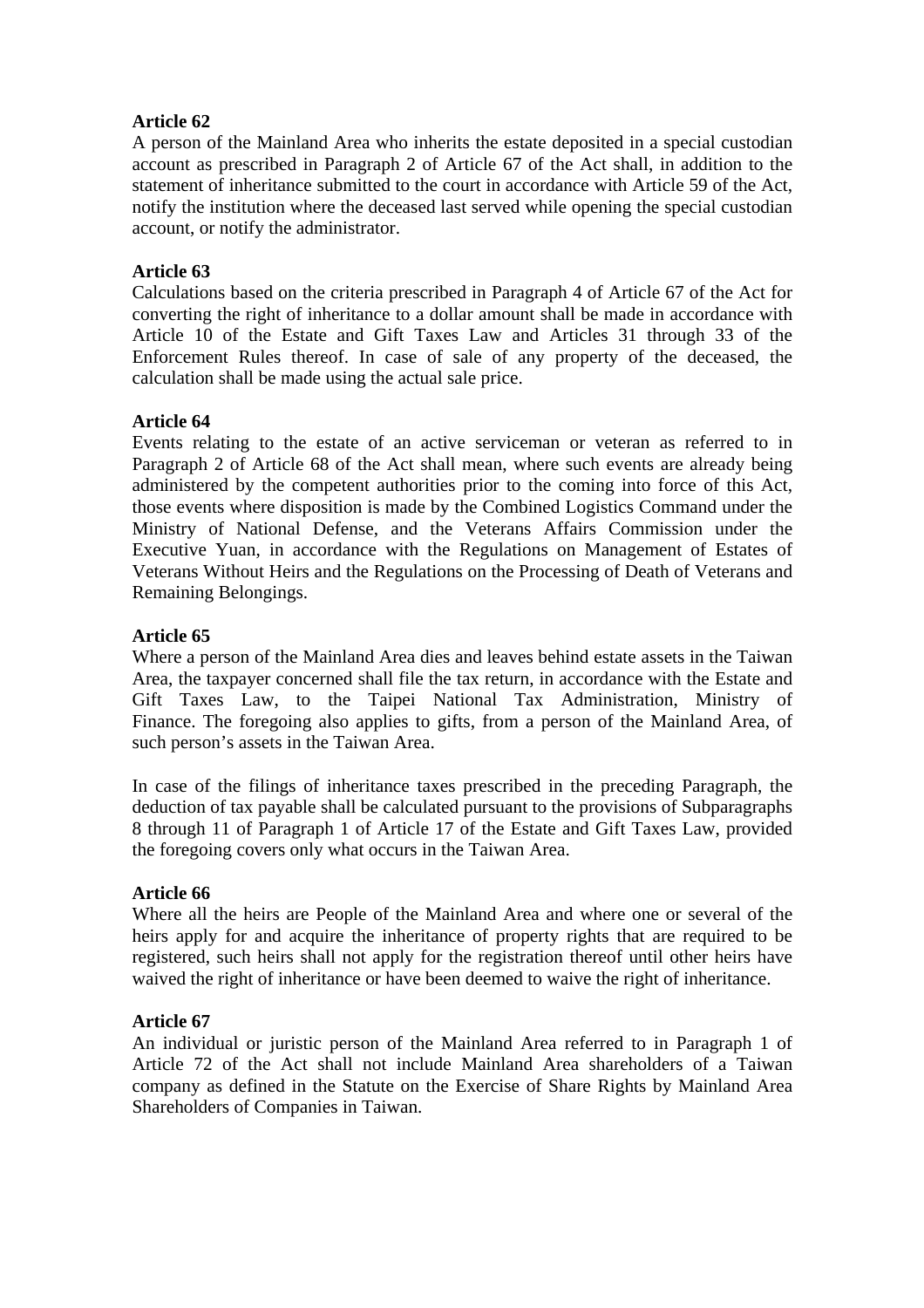In regard to an application to the court for the recognition of a civil judgment or arbitral award under Article 74 of the Act, verification by an institution set up or designated by the Executive Yuan or a private organization entrusted by the Executive Yuan shall be required.

# **Article 69**

In regard to a person of the Mainland Area who commits treason, but who is permitted to enter into the Taiwan Area, pursuant to Article 77 of the Act, by disclosure of the foregoing or as a special case exempt from such disclosure, the agency that grants the entry permit of such persons shall forward in a timely fashion the disclosure report or the report relating to the special case exempt from disclosure to the competent public prosecutors' offices for high courts or branch courts thereof to record.

Matters for which disclosure may be exempted in special cases as prescribed in the preceding Paragraph shall be determined by the Mainland Affairs Council, Executive Yuan.

# **Article 70**

The loss or termination of entitlement to retirement benefits and any payment related thereto pursuant to Article 90-1 of the Act shall commence upon violation of the provisions concerned; any overpaid amount shall be reclaimed.

# **Article 71**

The competent authorities prescribed in Article 94 of the Act shall mean, as used in Article 87 of the Act, the agency processing applications for permits or the agency discovering the offenses under this Act.

# **Article 72**

To safeguard border security and national interests, a reason need not be provided for the refusal of issuance, revocation or annulment of entry permit for a person of the Mainland Area.

# **Article 73**

The Enforcement Rules shall take effect from the date of promulgation.